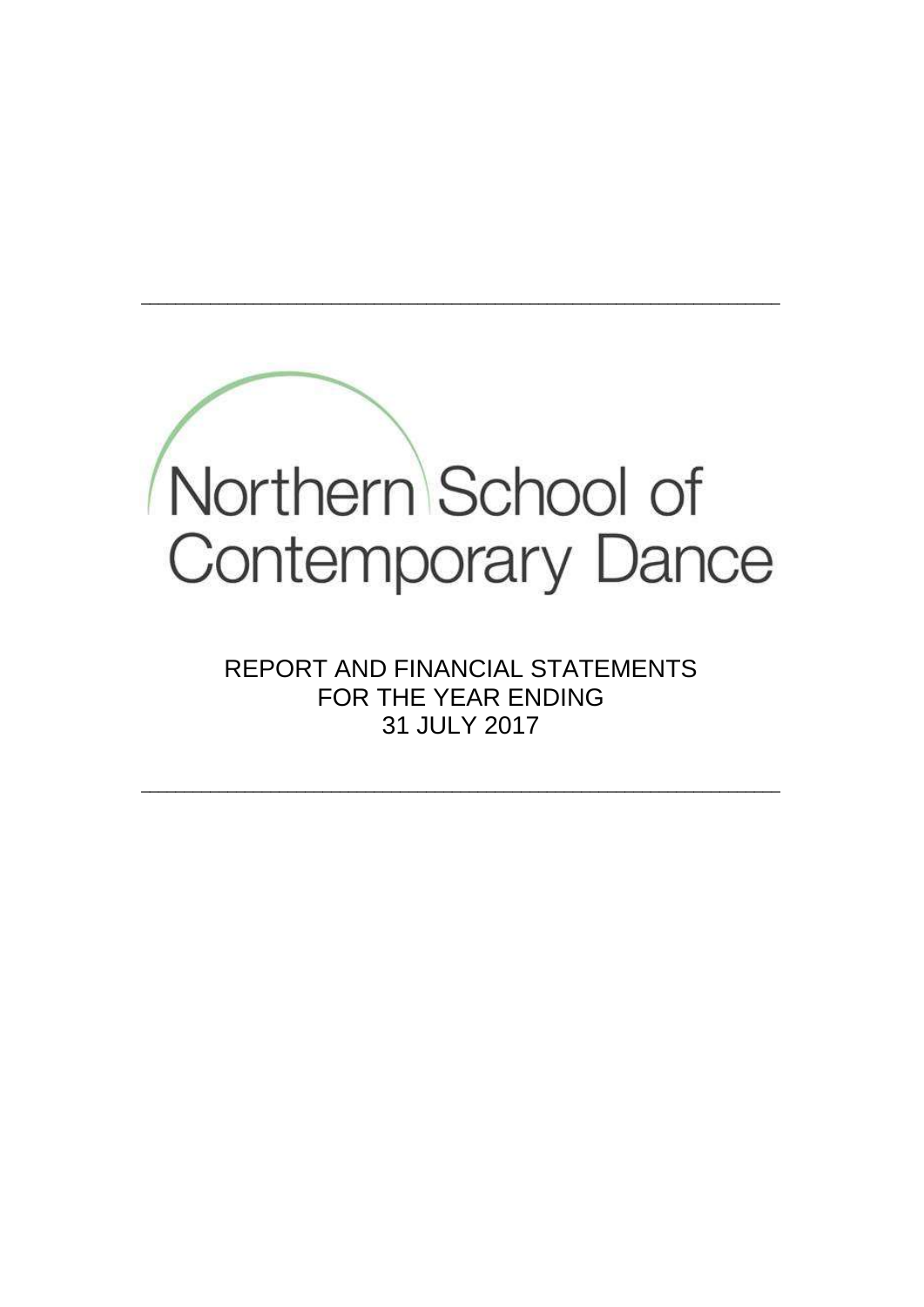### Page Number

| <b>Strategic Report</b>                           | 3  |
|---------------------------------------------------|----|
| <b>Directors Report</b>                           | 6  |
| <b>Professional Advisers</b>                      | 8  |
| Members of the Corporation                        | 9  |
| <b>Statement of Corporate Governance</b>          | 10 |
| Responsibilities of the Board of Governors        | 12 |
| <b>Statement of Internal Control</b>              | 13 |
| Report of the Auditors                            | 15 |
| Statement of Comprehensive Income and Expenditure | 17 |
| <b>Statement of Changes in Reserves</b>           | 18 |
| <b>Balance Sheet</b>                              | 19 |
| <b>Statement of Cash Flows</b>                    | 20 |
| <b>Statement of Principal Accounting Policies</b> | 21 |
| Notes to the Financial Statements                 | 24 |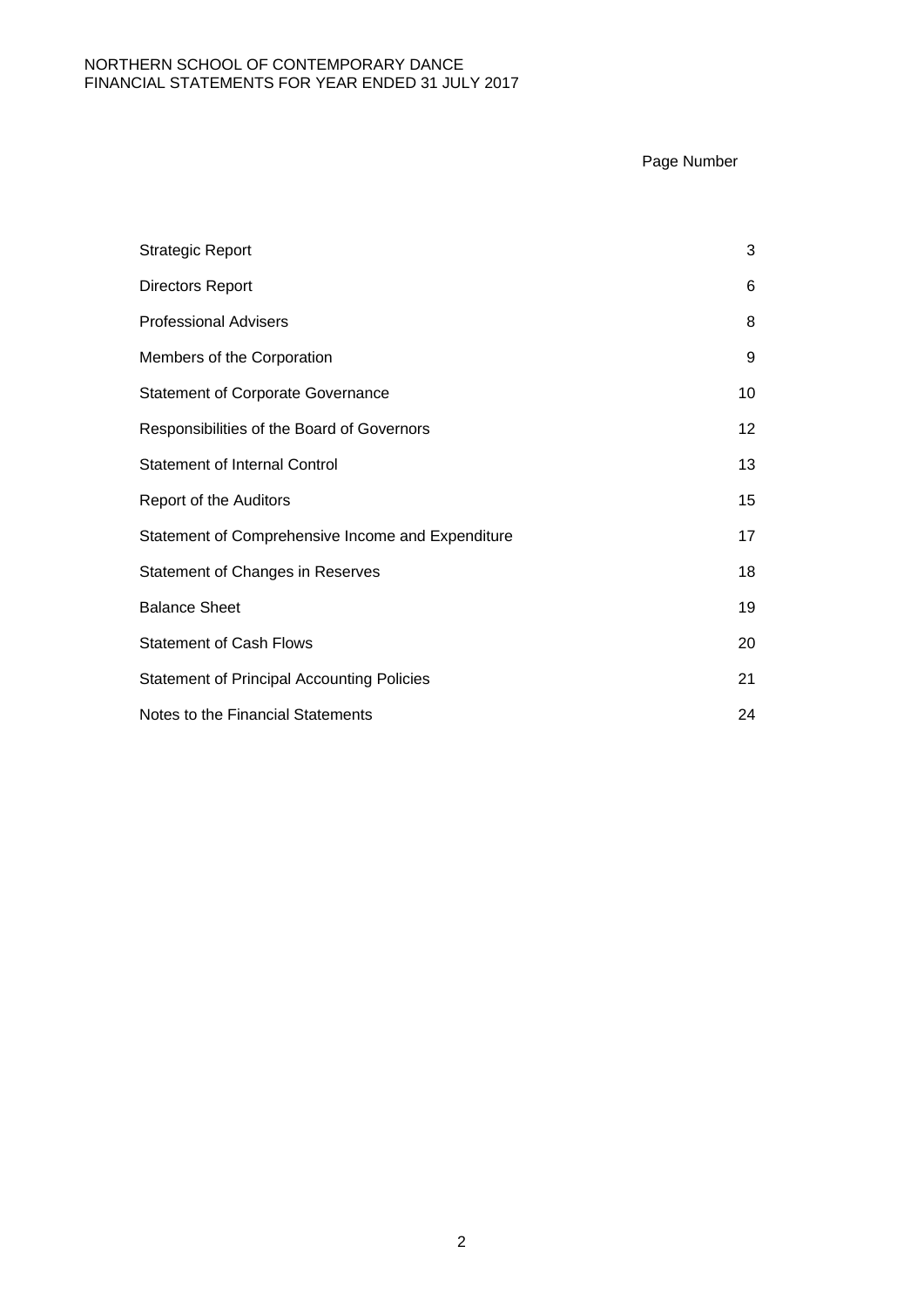# **STRATEGIC REPORT**

The Northern School of Contemporary Dance is one of eight specialist schools delivering worldleading education and vocational training through the Conservatoire of Dance and Drama. The School continues to thrive and has now completed another year of both educational and artistic success.

### *Review of the year*

We are very pleased to report another year of outstanding success and significant progress. As part of the Conservatoire of Dance and Drama, we achieved Gold standard in the first ever Teaching Excellence Framework assessments and a ranking of  $4<sup>th</sup>$  out of 138 participating HE institutions. The success of the School is most evident once again in the outstanding results achieved by our students.

The level of attainment of our students continues to be exceptional:

- BA in Dance (Contemporary) the final year cohort of 49 students graduated, with 96% of our students obtaining a 2.1 degree or above.
- MA in Contemporary Dance Performance all 20 students (our largest ever cohort) achieved awards, 6 students were awarded a PGDip leaving at this stage of the award to take up roles in the dance world, with the remaining 14 students all being awarded an MA, 13 achieving a distinction and 1 a merit.
- Access to Higher Education Diploma 25 students graduated with the full diploma and a further 3 students with course credits.

The pre-vocational Centre for Advance Training for talented children and young people aged 13 to 18, which is run in conjunction with Northern Ballet, continues to flourish and this year the number of places we offered on the scheme was 62 over the three year groups.

The Learning and Participation team continue to provide an extensive range of opportunities for schools, community groups and young people. We are proud of our pioneering investment in widening participation, outreach and other activities which aims to enable as many people as possible, from diverse backgrounds and of all abilities, to engage in dance as audience members and participants.

Our profile in the dance industry and beyond, together with our academic results, is a testament to the high quality of education provided at the School and the skill and dedication of our teaching staff. The education we provide combines technical rigour and discipline with an invitation to our students to become both creative and innovative in their dance practice.

The receipt of the Institute Specific Targeted Allocation from the Higher Education Funding Council, that recognises our world-leading standing, enables the school to invest in an intensive, conservatoire standard education and professional preparation for our students.

This investment in our student experience includes providing longer academic terms and higher levels of contact hours per week than university dance degrees. Our extensive enrichment programmes provide access to a variety of industry leading practitioners, visiting artists and choreographers. We provide students with access to the performance spaces and studios for individual rehearsal and development. We provide a wide range of support for student health and wellbeing specifically designed to meet the needs of aspiring dance artists.

We also run collaborative projects with other member Schools of the Conservatoire of Dance and Drama and Leeds based HE institutions as well as partnering with a number of other dance organisations in the UK, Europe and the wider world. Our career preparation and development, together with our extensive artistic network ensures that graduates are equipped with the necessary skills to obtain employment in a competitive industry.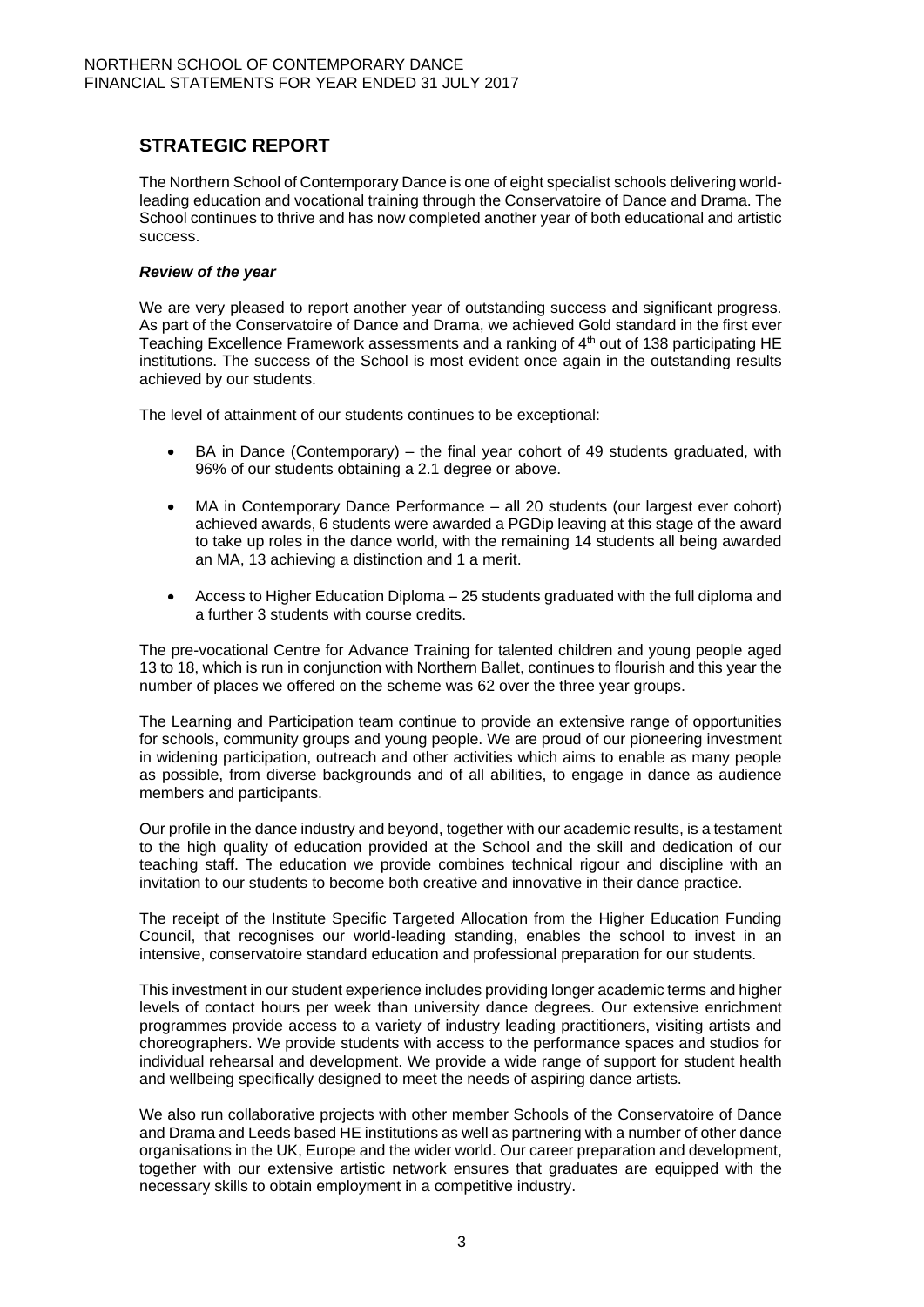## **STRATEGIC REPORT** *(continued)*

The Riley Theatre continues to serve the community and wider dance audience, being a creative dynamic hub and performance venue which this year hosted a wide range of performances. These include community programmes and showcases for our Learning and Participation students, our graduation performances and those of our postgraduate dance company VERVE. In addition we hosted Northern Connections and European Connections, a distinctive programme of work by both UK and European choreographers funded by the Arts Council.

### *Strategic Developments*

A new Strategic Plan for 2017-22 was delivered and approved by the Board of Governors in January 2017 and it can be seen on our website. This plan will enable us to build on our reputation and success whilst recognising the challenging and uncertain external environment in which the HE sector currently operates.

In common with other HE institutions, we continue to face changes in the external environment, the key challenge being Brexit with its potential implications for our School. Over 30% of our students and many of our staff come from the EU and beyond helping to create our unique and vibrant culture. We continue to monitor developments and lobby the Government via the Conservatoire of Dance and Drama.

We are pleased to note a 6% rise on applications against a backdrop of a small decline in overall university applications for entry in 2017. In delivering our overseas recruitment strategy, we held additional auditions in Hong Kong and Singapore as well as extending our European locations. We will continue to actively promote, monitor and manage applications to the School.

There have been a number of major developments which will impact future years and strengthen our provision of education to degree level and beyond:

- The Conservatoire for Dance and Drama is currently preparing an application for Taught Degree Awarding powers so that degrees may be awarded in house rather than via the University of Kent and expects to make the application in 2018.
- In making the creative case for diversity, the School continues with its mission to widen participation and create access routes into dance at all levels. We aim to remove barriers to participation for young people who find themselves at a disadvantage due to their background, socio economic circumstances, race, sexuality or physicality. We are grateful to all our donors for helping to make this possible.
- The School applied for four year National Portfolio Funding for its Riley Theatre and in June 2017 we were delighted to receive an award from the Arts Council which will enable us to use our theatre to embed artist development and visiting professional performance programming into our annual programming, as well as introducing performances for children and family audiences. It also means we can champion the work of the Children and Young People's Network North.
- The School continues to seek out a solution to the need to expand our present estate and upgrade our facilities. We continue to invest in our current facilities maintaining and presenting them to the highest standard whilst continuing our search for options for expansion and have commissioned further work on these options in order to move this work forwards.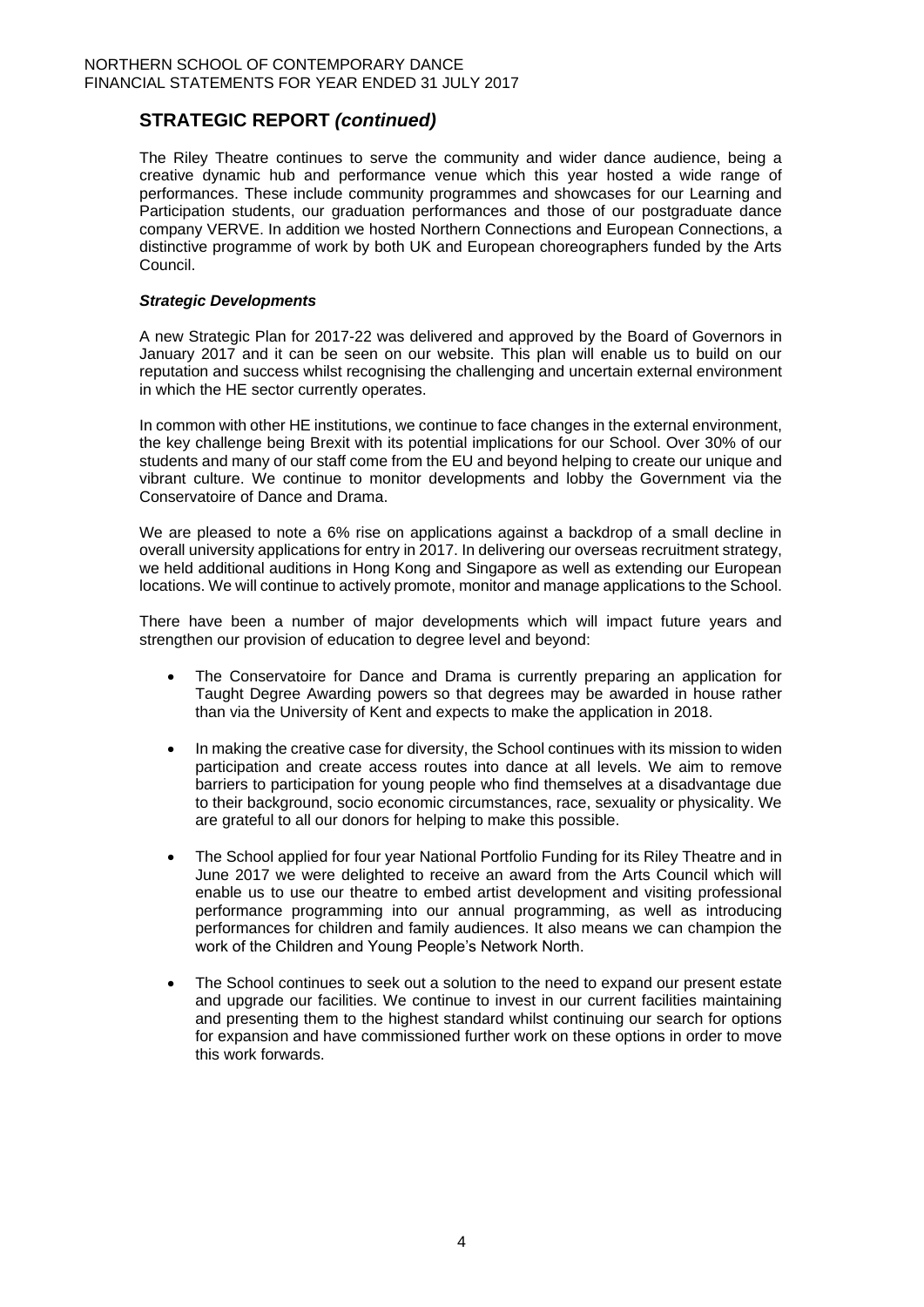# **STRATEGIC REPORT** *(continued)*

### *Financial Review*

The School has retained an operating surplus of £274K (2016: £482K). In addition, a surplus of £295K (2016: deficit £377K) arose on the West Yorkshire Pension Fund and was also credited to reserves via the statement of comprehensive income.

In total, an amount of £569K (2016: £112K) was added to reserves with the year-end balance being £2,525K (2016: £1,956K). The School remains in a healthy financial position both in relation to the operating surplus and the balance on reserves.

The income of the School fell by 1.7 % from £3,201K to £3,147K primarily due to a small fall in grants income. The costs rose by 5.5% from £2,722K to £2,875K, this mainly related to the rise in staff costs following the rise in employer's pension contributions and the withdrawal of the national insurance rebates.

The School's key financial targets are to achieve an operating surplus of 3% of income (being approximately £100K) and to retain a minimum balance of seven months working capital (being approximately £1,700K). In both cases the targets are comfortably exceeded.

The School has agreed and adopted a reserves policy whereby we retain a minimum of seven months working capital in reserves, which is considered both prudent and good practice in the HE Sector. The reserves policy enables the School to meet on-going commitments and cashflow needs and also to manage the liability associated with the West Yorkshire Pension Fund, where we need to monitor and manage the volatility in valuations.

The School does not currently carry any mortgage or commercial lending costs and so expects that any further surplus funds would potentially be set aside to invest in the next phase of expansion or redevelopment of our property requirements.

#### *Principal Risks and Uncertainties*

The School has embedded a system of internal control, which includes financial and operational control and risk management which is designed to protect both the School's assets and reputation.

A risk register is maintained at the School and is reviewed and updated as needed at each cycle of committee meetings throughout the year, specific areas of risk are also reviewed by the Finance Committee and the Academic Board. The risk register identifies the impact of key risks and assesses the likelihood of those risks occurring using a consistent scoring system to assess overall risk. The actions needed to reduce and mitigate those risks are then identified and prioritised by the School.

**On behalf of the members of the Corporation on 17 October 2017**

**Clive Macdonald Janet Smith MBE**

*Chair of Governors Principal and Artistic Director*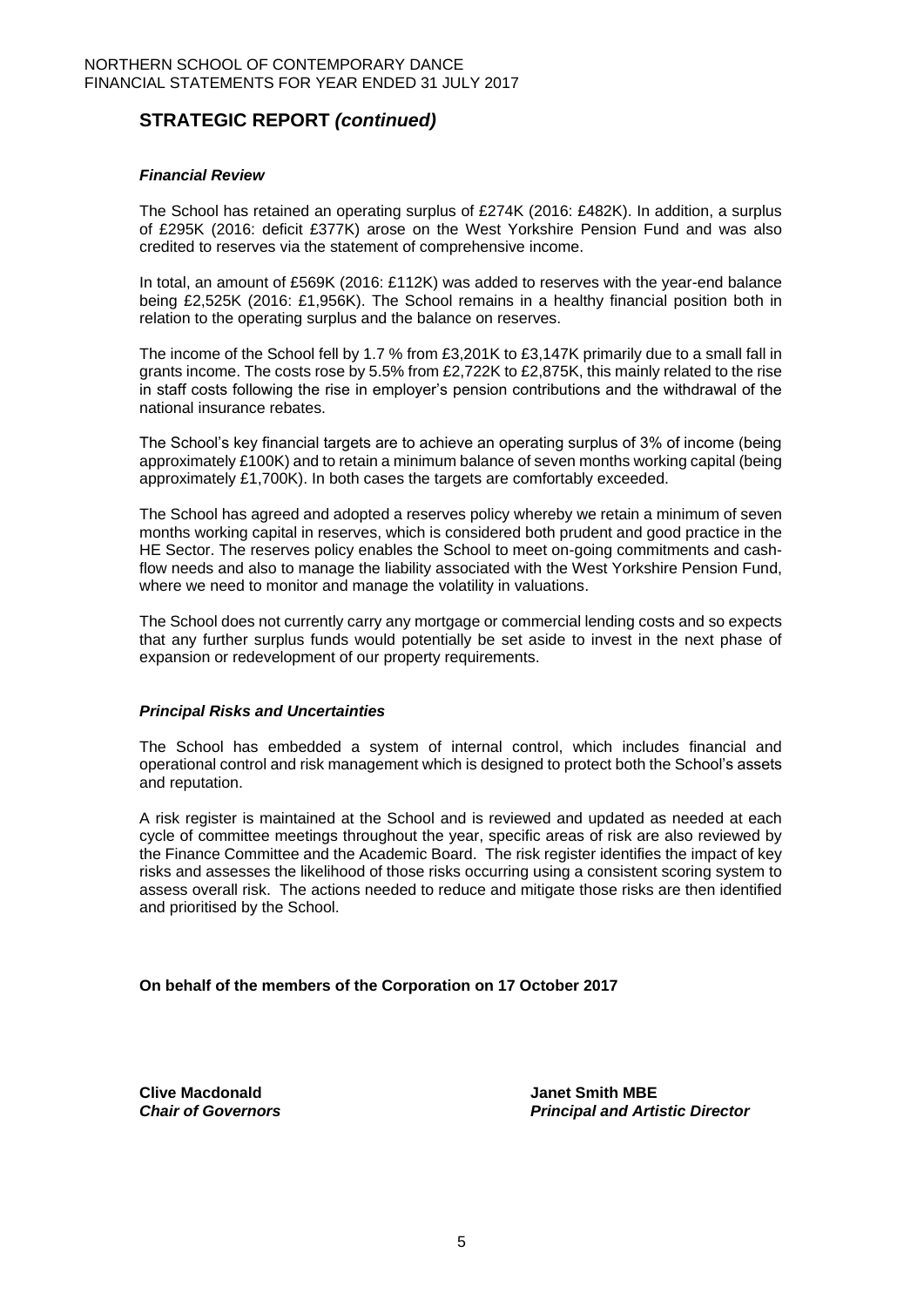# **DIRECTORS' REPORT**

### **Legal Status**

The Corporation was established under the Education Reform Act 1988 for the purpose of conducting The Northern School of Contemporary Dance (NSCD). The powers of a Higher Education Corporation (HEC) are defined in Section 124 of the 1988 Act as amended by the Further and Higher Education (FHE) Act 1992, and subject to any relevant regulations, orders or directions made by the Secretary of State or Privy Council. These powers include the power to provide higher and further education and to carry out research and to publish the results of such research.

The School is an exempt charity for the purposes of the Charities Act 1993 as amended by the Charities Act 2006 and 2011.

Since 2003, the Northern School of Contemporary Dance has been a constituent school of the Conservatoire for Dance and Drama (CDD).

### **Members of the Corporation Governing Body**

The members who served on the Corporation's governing body during the year and up to the date of signature of this report were as listed on Page 9.

#### **Mission Statement**

**Our Vision** is to be a world leading centre for dance education and development.

**Our Mission** is to provide an inspirational learning experience, from our first contact through into the profession, enabling aspiring dance artists and dance professionals, regardless of background, to shape the future of dance.

### **Our Values**:

- The transforming power of dance and arts education, to uplift, inspire, stimulate our emotions and help us create a tolerant and cohesive society.
- Inclusive learning and collaboration in a spirit of mutual respect and generosity.
- Curiosity, self-reflection and open-mindedness.
- Creative risk taking, innovation and investment in on-going artist and art form development.
- Aspiration, self-motivation and dedication in striving for excellence.
- Diversity our differences as well as the things that we have in common, and that diversity inspires creativity and enriches our lives.
- Our relationship to local, regional, national and international communities and the wider dance ecology.
- The nurturing and investment that leads to independence and resilience.
- Using resources in a way that is responsible and environmentally sustainable.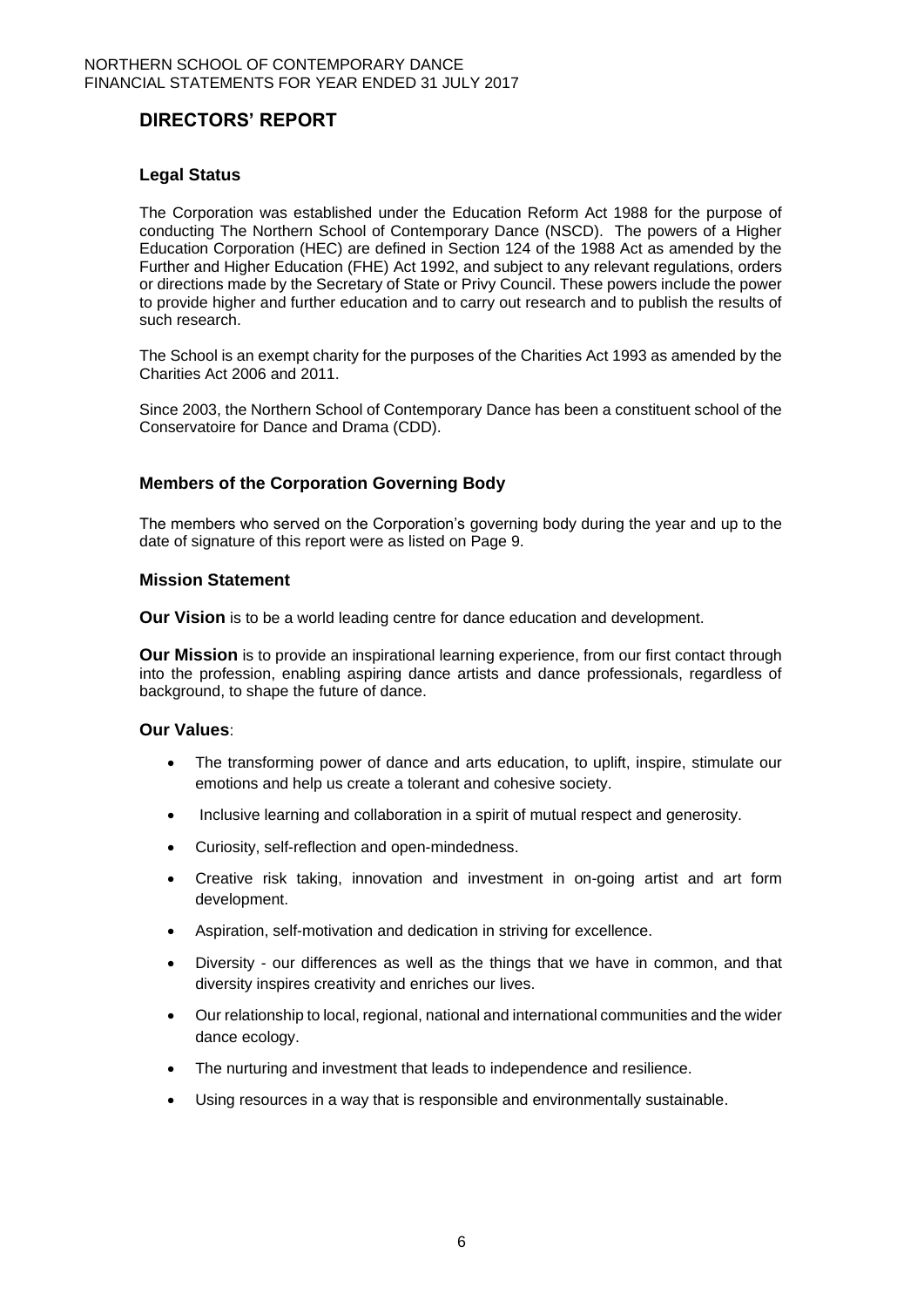# **DIRECTORS' REPORT** *(continued)*

### **Public Benefit Statement**

In shaping our objectives and planning our activities the School has considered the Charity Commission Guidance on public benefit. The School is confident that it fully satisfies the public benefit requirements of the Charity Commission as there is a direct benefit to students from its activities and also benefit to the public at large. The primary public value delivered by the School within the framework of the Conservatoire for Dance and Drama is that it produces world-class alumni who go on to shape the future of the performing arts.

Our commitment to widening access means we invest significant sums in resources to support students and by direct payment of financial support. The School is rigorous in its delivery of training, compassionate in its support for its students and imaginative in its promotion of dance. It provides valued support to the cultural infrastructure and fuels the development of the creative industries, pushing the boundaries of the art forms, developing national capability in new areas, building enterprise and enriching national life with its public performance programming. The Riley Theatre and a range of dance studios are open to hire at reduced rates to local community groups and charities as well as our alumni and emerging dance artists.

### **Employees and Diversity**

The School is committed to encouraging and enabling staff to achieve their full potential and aims to ensure that no job applicant, employee or former employee receives less favourable treatment on the grounds of age, carer responsibilities, disabilities, class, marital or civil partnership status, gender identity, pregnancy and maternity, race, religion or belief, sex, sexual orientation, or any other category where discrimination cannot be reasonably justified.

### **Employee Involvement**

It is the School's policy to communicate with and involve all employees, subject to commercial and practical limitation, in matters affecting their interests at work and to inform them of the School's performance. Employees are provided with information about the School, which is supplemented by regular team briefings and staff forums as well as its website, intranet and internal email.

### **Disclosure of Information to Auditors**

The members who held office at the date of approval of this report confirm that, as far as they are each aware, there is no relevant audit information of which the School's auditors are unaware; and each member has taken steps that he or she ought to have taken to be aware of any relevant audit information that the School's auditors are aware of that information.

### **Going Concern**

The financial position of the School, its cash flow and liquidity are described in the Financial Statements and accompanying Notes. The School's forecasts and financial projections indicate that it will be able to operate for the foreseeable future. Accordingly, the School believes that it has adequate resources to continue in operational existence for the foreseeable future and for this reason will continue to adopt the going concern basis in the preparation of its financial statements.

**On behalf of the members of the Corporation on 17 October 2017**

**Clive Macdonald Janet Smith MBE**

*Chair of Governors Principal and Artistic Director*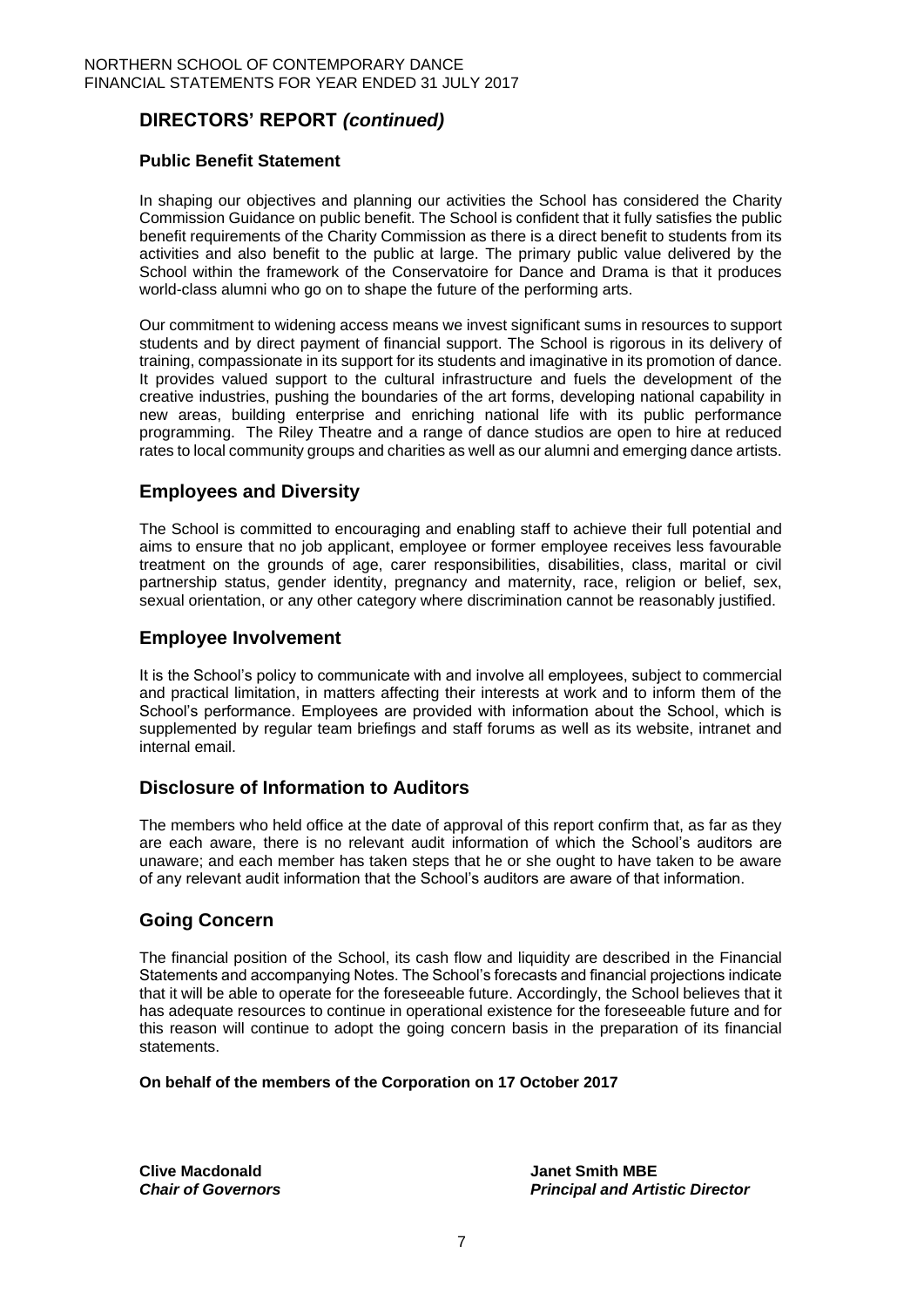# **PROFESSIONAL ADVISERS**

| <b>External auditors</b> | KPMG LLP, 1, Sovereign Square, Sovereign St, Leeds LS1 4DA                                                     |
|--------------------------|----------------------------------------------------------------------------------------------------------------|
| Internal auditor         | KCG, c/o Kingston University, KH1010 Kenry House, Kingston Hill,<br>Kingston on Thames, Surrey KT2 7LB         |
| <b>Bankers</b>           | HSBC Bank plc, 108 Harrogate Road, Leeds, LS7 4NU<br>Barclays Bank plc, Commercial Street, Leicester, LE87 2BB |
| <b>Solicitors</b>        | Eversheds LLP, Bridgewater Place, Water Lane, Leeds, LS11 5DR                                                  |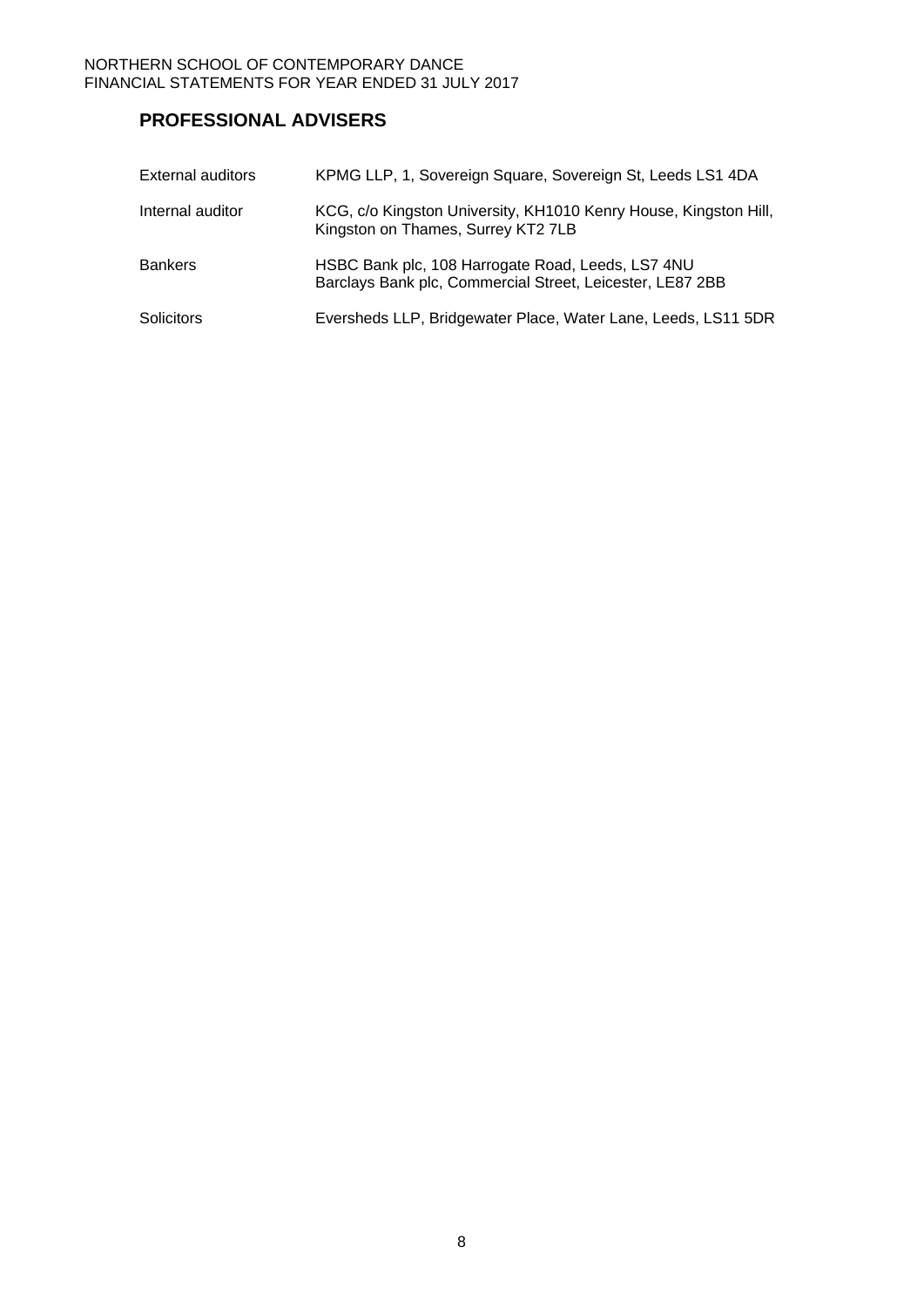## **MEMBERS OF THE CORPORATION**

The members who served on the Corporation during the year and up to the date of signature of this report were as listed in the table below:

|                                  | Date of<br>Appointment                                                                               | Term of Office | Until      | Status of<br>Appointment                              | <b>Committees Served</b>                                                                |
|----------------------------------|------------------------------------------------------------------------------------------------------|----------------|------------|-------------------------------------------------------|-----------------------------------------------------------------------------------------|
| Mr Mark Baker                    | 21/07/2016                                                                                           | 4 years        |            | Staff member                                          |                                                                                         |
| Ms Pam Bone                      | 11/07/2013<br>Re-appointed<br>11/07/02017                                                            | 4 years        |            | Independent<br>member                                 | Member: Finance                                                                         |
| Mr David Braham                  | 20/10/2016                                                                                           | 4 years        |            | Independent<br>member                                 |                                                                                         |
| Ms Frances Byrnes                | 01/07/2008<br>Re-appointed<br>01/07/2012<br>Re-appointed<br>01/07/2016                               | 1 year         | 20/07/2017 | Independent<br>member                                 | Member:<br>Remuneration                                                                 |
| Ms Tamsin Cooper                 | 16/10/2014                                                                                           | 4 years        |            | Independent<br>member                                 | Member:<br>Remuneration                                                                 |
| Ms Stephanie<br>Ferguson         | 05/02/2013                                                                                           | 4 years        | 04/02/2017 | Independent<br>member                                 | Member: Audit                                                                           |
| Ms Hana Goseling                 | 19/01/2017                                                                                           | 4 years        |            | Staff member                                          |                                                                                         |
| Mr Roger Harington               | 14/03/2013<br>Re-appointed<br>19/01/2017                                                             | 4 years        |            | Co-opted member                                       | Member: Audit                                                                           |
| Ms Charlotte Jones               | 21/07/2016                                                                                           | To 31/07/2017  | 31/07/2017 | Student member                                        |                                                                                         |
| Ms Pam Lund                      | 11/08/2007<br>Re-appointed<br>08/11/2011<br>Re-appointed<br>07/11/2015<br>Re-appointed<br>19/03/2017 | 4 years        |            | Independent<br>member                                 | Vice-chair - Board of<br>Governors<br>Chair: Finance<br>Member:<br>Remuneration         |
| Mr Clive Macdonald               | 23/01/2014                                                                                           | 4 years        |            | Independent<br>member                                 | Chair: Board of<br>Governors,<br>Remuneration,<br><b>Nominations</b><br>Member: Finance |
| Mr Ben Mitchell                  | 01/09/2016                                                                                           | 4 years        |            | Independent<br>member                                 | Member: Finance                                                                         |
| Ms Vicki Pollard                 | 16/10/2014                                                                                           | 4 years        |            | Independent<br>member                                 | Chair: Audit                                                                            |
| Ms Janet Smith                   | 13/02/2012                                                                                           |                |            | Principal                                             | Member: Finance,<br>Nominations                                                         |
| <b>Prof Randall</b><br>Whittaker | 19/03/2015                                                                                           | 4 years        | 27/04/2017 | Co-opted                                              |                                                                                         |
| Mr Mark Wood                     | 19/03/2015                                                                                           | 4 years        |            | <b>External Expert</b><br>Member - Audit<br>Committee | Member: Audit                                                                           |

**On behalf of the Governing Body**

**Sarah Johnson** *Clerk to Governors*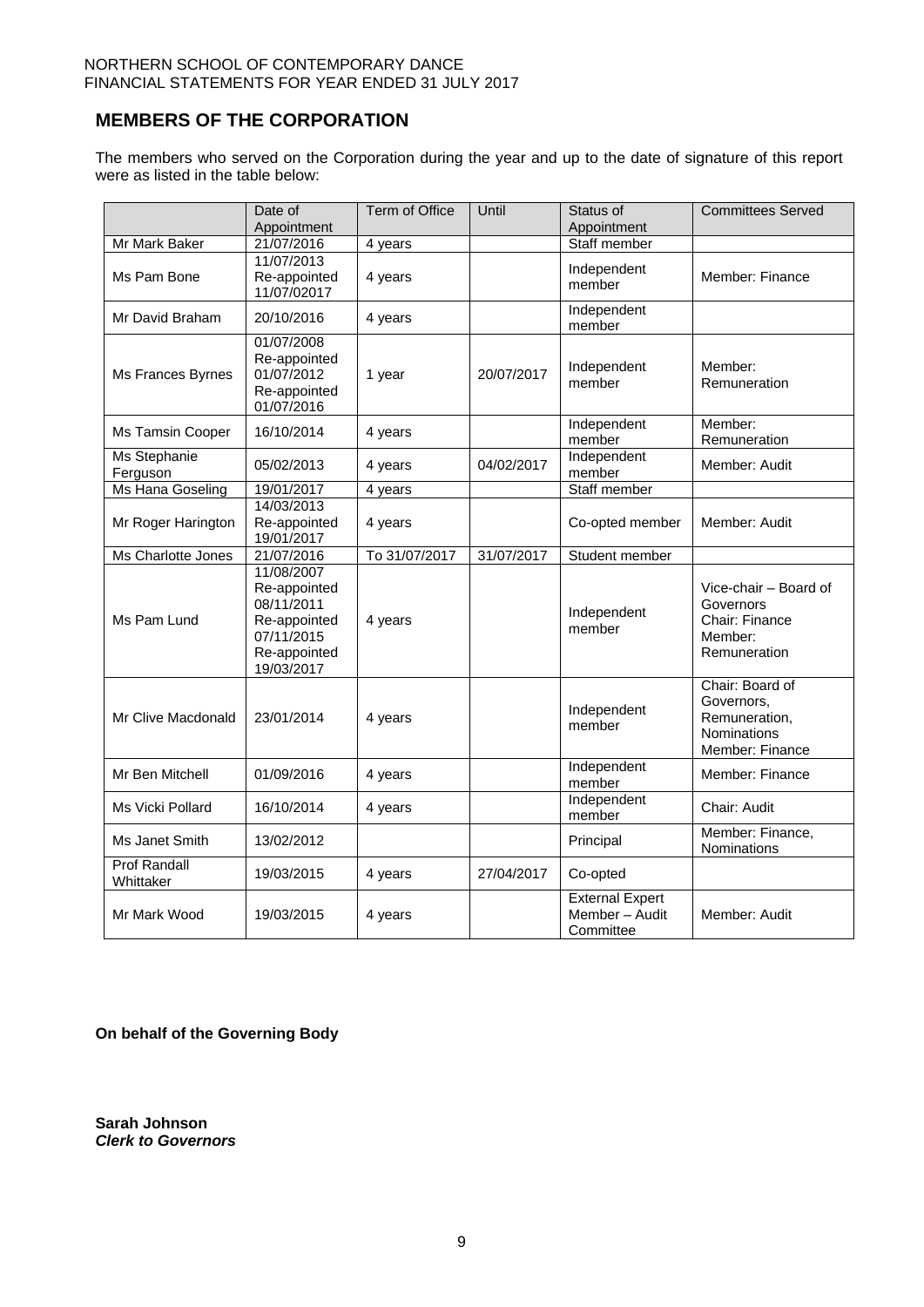## **STATEMENT OF CORPORATE GOVERNANCE**

The School is committed to exhibiting best practice in all aspects of corporate governance.

The School aims to conduct its business in accordance with the principles identified in the Committee on Standards in Public Life (Nolan Committee) and the Committee of University Chairs (CUC) Higher Education Code of Governance (the Code).

The School is aware of and meets its obligation under its Financial Memorandum with the Conservatoire for Dance and Drama.

Throughout the year ended 31 July 2017, the School has been in compliance with all the provisions set out in Section 1 of the UK Corporate Governance Code issued by the London Stock Exchange in September 2012, in so far as they relate to higher education.

The Board of Governors formally reviews its effectiveness in line with the Code's recommendation that reviews take place every four years.

#### **Corporate Governance Structure**

The School's Board of Governors comprises of lay members, students, and employees appointed under the statutes of the School, the majority of whom are non-executive. The roles of chair and vice-chair of the Board of Governors are separated from the role of the School's chief executive, the Principal. The matters specially reserved to the Board of Governors for decision are set out in the statutes of the School. The Board of Governors holds to itself the responsibilities for the on-going strategic direction of the School, approval of major developments and the receipt of regular reports from the executive officers on the day-to-day operations of its business.

The Board of Governors meets at least once per term in line with a fixed cycle of meetings and also holds exceptional meetings and working groups as required. The Board of Governors met four times during 2016/17. Full minutes of all meetings, except those deemed to be confidential by the Corporation are available from the Clerk to the Governors at:

Northern School of Contemporary Dance 98 Chapeltown Road, Leeds, LS7 4BH

The Clerk to the Governors maintains a register of financial and personal interests of the governors. The register is available for inspection at the above address.

All governors are able to take independent professional advice in furtherance of their duties at the School's expense and have access to the Clerk to the Governors, who is responsible to the Board for ensuring that all applicable procedures and regulations are complied with. The appointment, evaluation and removal of the Clerk are matters for the Corporation as a whole.

Formal agendas, papers and reports are supplied to governors in a timely manner, prior to meetings. Briefings are also provided on an ad-hoc basis.

The Corporation has a strong and independent non-executive element and no individual or group dominates its decision-making process. The Corporation considers that each of its nonexecutive members is independent of management and free from any business or other relationship which could materially interfere with the exercise of their independent judgement.

There is a clear division of responsibility in that the roles of the Chair and Principal are separate.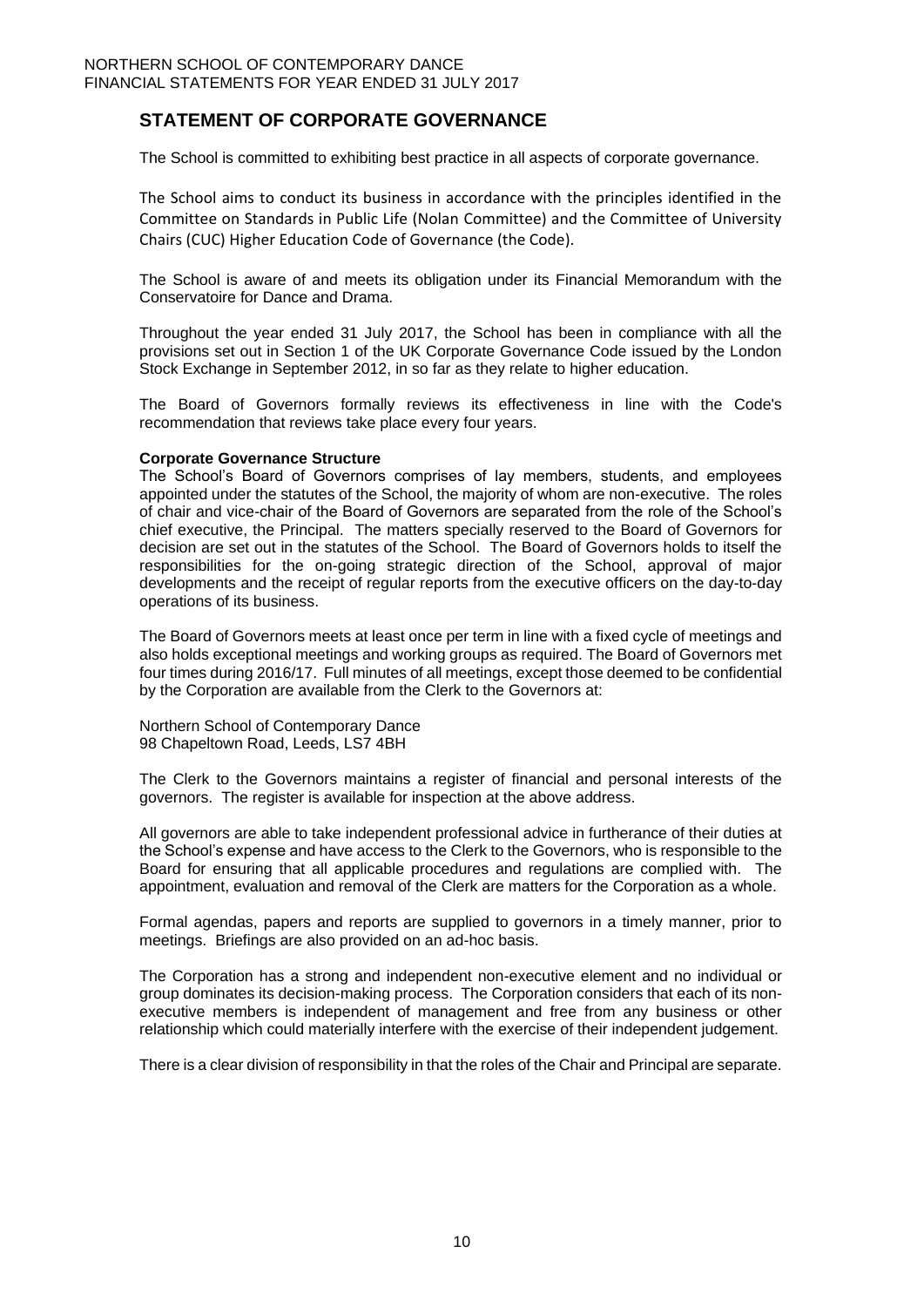# **STATEMENT OF CORPORATE GOVERNANCE** *(continued)*

### **Committee Structure**

The Board has four committees established - Audit, Remuneration, Nominations and Finance. All of the committees are formally constituted with terms of reference and comprise mainly of lay members of the Board of Governors, one of whom is the chair.

The Board of Governors has designated one of its members as lead governor for safeguarding.

#### *The Audit Committee*

The Audit Committee considers detailed reports together with recommendations for the improvement of the School's systems of internal control and management's responses and implementation plans. It also receives and considers reports from the Conservatoire and the Higher Education Funding Council for England as they affect the School's business and monitors adherence to the regulatory requirements. The committee oversees the School's risk management process on behalf of the Board of Governors. Whilst senior executives attend meetings of the Audit Committee as necessary, they are not members of the committee.

The Audit Committee met three times during the year and met with the School's external and internal auditor in attendance.

#### *The Remuneration Committee*

The Remuneration Committee determines the remuneration of senior post holders, including the Principal and makes recommendations to the Board of Governors regarding the remuneration of all other staff.

The Remuneration Committee met once during 2016/17.

#### *The Nominations Committee*

The Nominations Committee considers nominations for filling vacancies in the Board of Governors' membership under the School's Instrument of Government and makes recommendations to the Board of Governors.

The Nominations Committee met once during 2016/17.

#### *The Finance Committee*

As well as monitoring and reviewing the financial performance of the School the Finance Committee considers all matters of financial strategy and policy and makes recommendations to the Board of Governors as appropriate.

The Finance Committee met four times during 2016/17.

#### **Appointments to the Corporation**

Any new appointments to the Corporation are a matter for consideration of the Corporation as a whole. The Corporation is responsible for ensuring that appropriate induction and on-going development is provided as required. Members of the Corporation are appointed for a term of office not exceeding four years.

**Janet Smith** *Principal and Artistic Director*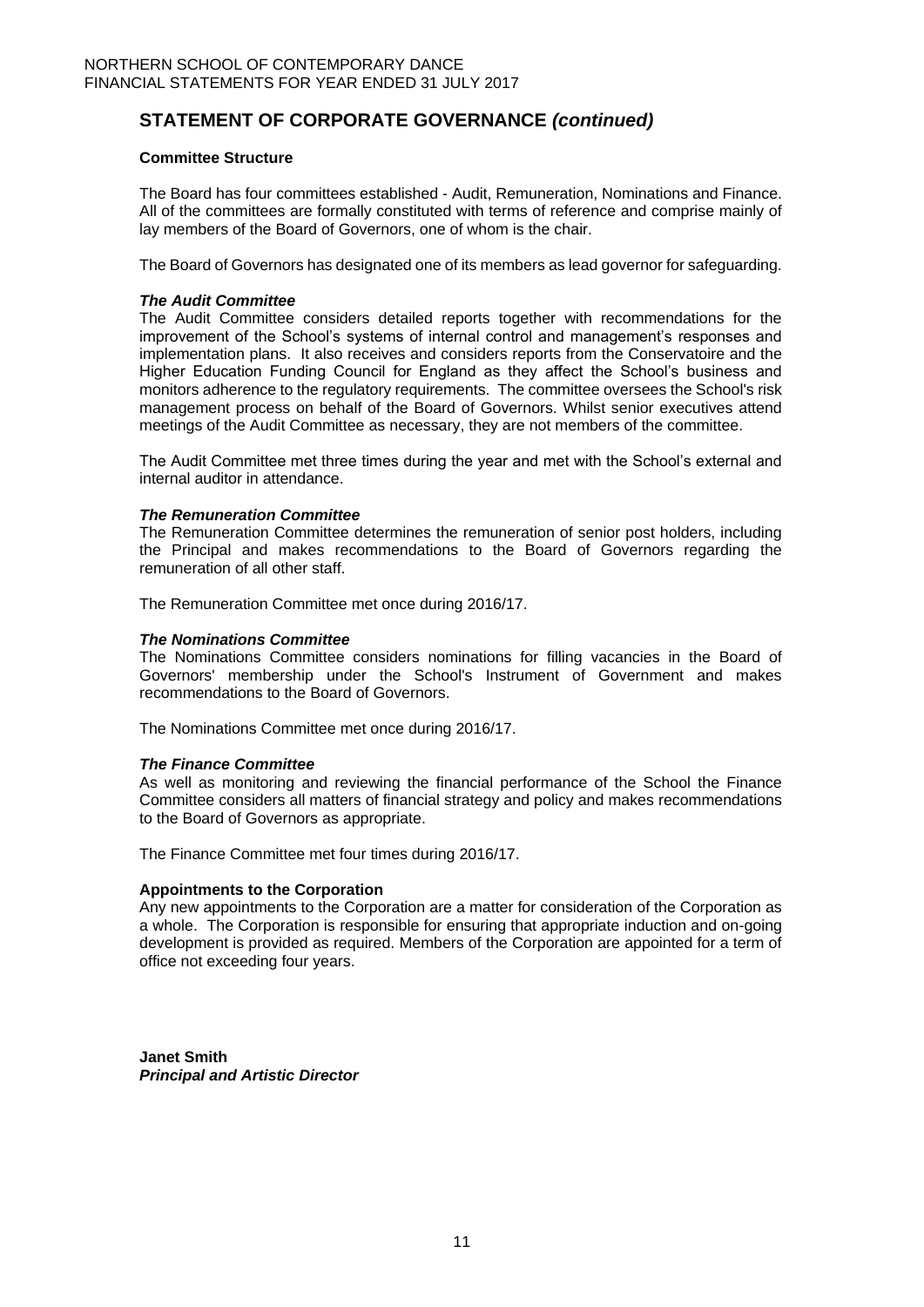## **STATEMENT OF BOARD OF GOVERNORS' RESPONSIBILITIES IN RESPECT OF THE STRATEGIC REPORT AND THE FINANCIAL STATEMENTS**

The Board of Governors are responsible for preparing the Strategic Report and the financial statements in accordance with the requirements of the Higher Education Funding Council for England's Memorandum of Assurance and Accountability issued by HEFCE and applicable law and regulations.

They are required to prepare School financial statements in accordance with UK accounting standards and applicable law (UK Generally Accepted Accounting Practice), including FRS 102 *The Financial Reporting Standard applicable in the UK and Republic of Ireland.* The Memorandum of Assurance and Accountability further requires the financial statements to be prepared in accordance with the 2015 Statement of Recommended Practice – Accounting for Further and Higher Education, in accordance with the requirements of HEFCE's Accounts Direction to higher education institutions. The directors are required to prepare financial statements which give a true and fair view of the state of affairs of the School and of their income and expenditure, gains and losses and changes in reserves for that period.

In preparing each of the group and parent School financial statements, the directors are required to:

- select suitable accounting policies and then apply them consistently;
- make judgements and estimates that are reasonable and prudent;
- state whether applicable UK accounting standards have been followed, subject to any material departures disclosed and explained in the financial statements;
- assess the group and parent School's ability to continue as a going concern, disclosing, as applicable, matters related to going concern; and
- use the going concern basis of accounting unless they either intend to liquidate the group or the parent School or to cease operations, or have no realistic alternative but to do so.

The Board of Governors is responsible for keeping adequate accounting records that are sufficient to show and explain the parent School's transactions and disclose with reasonable accuracy at any time the financial position of the parent School and enable them to ensure that its financial statements comply with relevant legislation and other relevant accounting standards. They are responsible for such internal control as they determine is necessary to enable the preparation of financial statements that are free from material misstatement, whether due to fraud or error, and have general responsibility for taking such steps as are reasonably open to them to safeguard the assets of the group and to prevent and detect fraud and other irregularities.

The Board of Governors are also responsible under the Memorandum of Assurance and Accountability for:

- ensuring that funds from HEFCE and other funding bodies are used only for the purposes for which they have been given and in accordance with the Memorandum of Assurance and Accountability and any other conditions which HEFCE may from time to time prescribe;
- ensuring that there are appropriate financial and management controls in place to safeguard public funds and funds from other sources; and
- securing the economical, efficient and effective management of the School's resources and expenditure.

The Board of Governors is responsible for the maintenance and integrity of the corporate and financial information included on the School's website. Legislation in the UK governing the preparation and dissemination of financial statements may differ from legislation in other jurisdictions.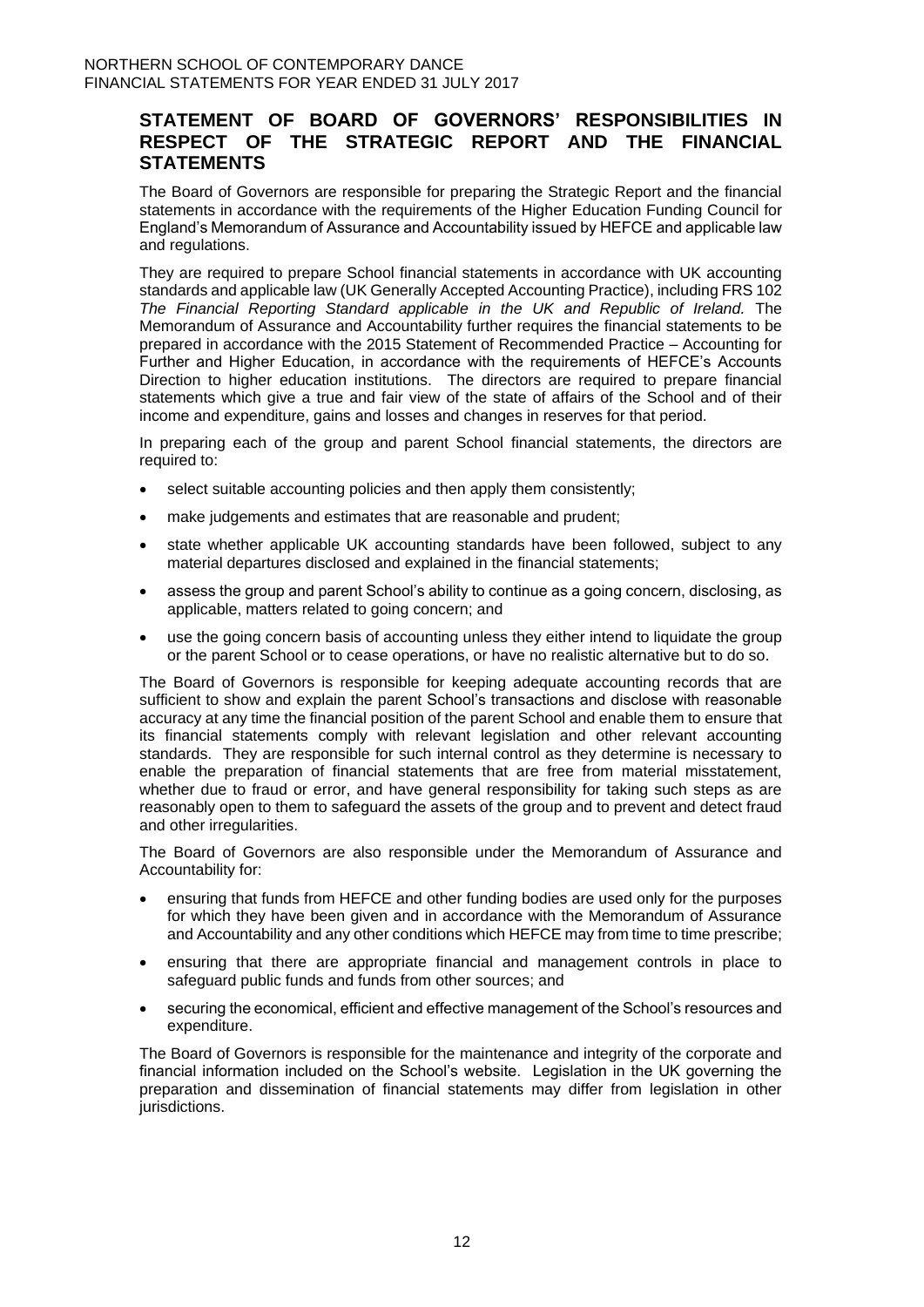## **STATEMENT OF INTERNAL CONTROL**

The system of internal control is designed to manage rather than eliminate the risk of failure to achieve policies, aims and objectives; it can therefore only provide reasonable and not absolute assurance against material misstatement or loss or of effectiveness.

The system of internal control is based on an on-going process designed to identify the principle risks to the achievement of policies, aims and objectives; to evaluate the nature and extent of those risks, and to manage them efficiently, effectively and economically. This process has been in operation for the whole of the period for the year ended 31 July 2017. The system that monitors risk and controls has been embedded into the committee structure and the leadership team for the whole of the year.

It is the Corporation's responsibility to bring independent judgement to bear on issues of strategy, performance, resources and standards of conduct. The Corporation is provided with regular and timely information on the overall financial performance of the School, together with other information such as performance against funding targets, proposed capital expenditure, quality matters and personnel-related matters such as health and safety and environmental issues.

#### *Scope of responsibility*

The Corporation is ultimately responsible for the School's system of internal control and for reviewing its effectiveness.

The Corporation has delegated the day-to-day responsibility to the Principal, as Accounting Officer, for maintaining a sound system of internal control that supports the achievement of the School's policies, aims and objectives, whilst safeguarding the public funds and assets for which she is personally responsible, in accordance with the responsibilities assigned to her in the Financial Memorandum between the Northern School of Contemporary Dance and the Conservatoire for Dance and Drama. The Principal is also responsible for reporting to the Corporation any material weakness and breakdowns in internal control.

#### *The purpose of the system of internal control*

The system of internal control is based on an on-going process designed to identify and prioritise the risks to the achievement of School policies, aims and objectives, to evaluate the likelihood and the impact of those risks being realised, and to manage them efficiently, effectively and economically. The system of internal control has been in place in the Northern School of Contemporary Dance for the year ended 31 July 2017 and up to the date of approval of the annual report and accounts.

#### *Capacity to handle risk*

The Corporation has reviewed the key risks to which the School is exposed together with the operating, financial and compliance controls that have been implemented to mitigate those risks. The Corporation is of the view that there is a formal on-going process for identifying, evaluating and managing the School's significant risks that has been in place for the period ending 31 July 2017 and up to the date of approval of the annual report and accounts. The process is regularly reviewed by the Corporation.

#### *The risk and control framework*

The system of internal control is based on a framework of regular management information, administrative procedures including the segregation of duties, and a system of delegation and accountability. In particular, it includes:

- comprehensive budgeting systems with an annual budget which is reviewed and agreed by the governing body;
- regular reviews and updates of a rolling five-year financial plan;
- regular reviews by the governing body of periodic and annual financial reports which indicate financial performance against forecasts;
- setting targets to measure financial and other performance;
- clearly defined capital investment control guidelines;
- the adoption of formal project management disciplines, where appropriate.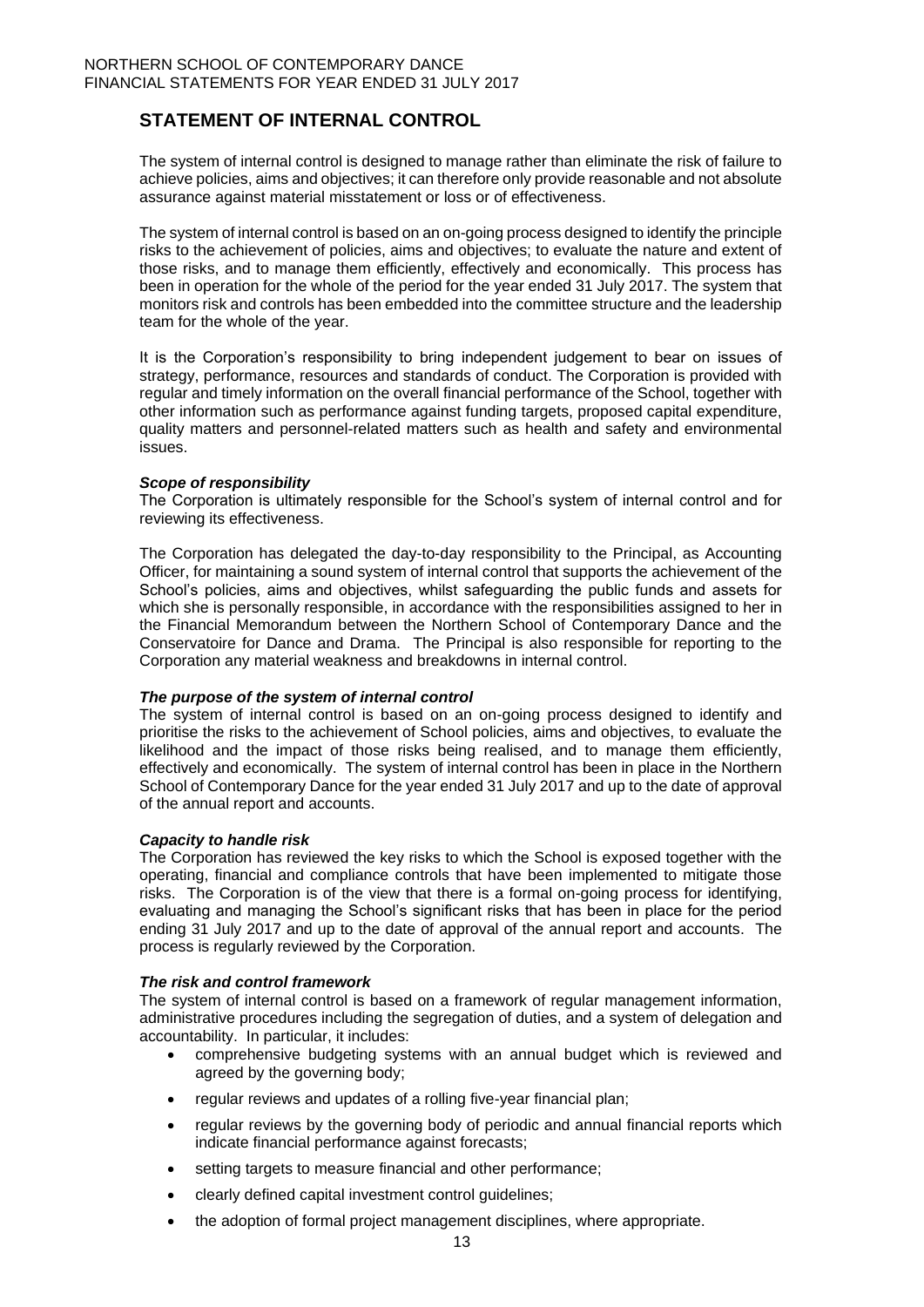# **STATEMENT OF INTERNAL CONTROL** *(continued***)**

The School has an internal audit service provided through the Conservatoire for Dance and Drama (CDD), the same internal auditor visits each constituent school of the CDD. The work of the internal audit service is informed by reviewing key areas of risk, control and governance. The internal auditor provides regular reports to the Audit Committee.

### *Review of effectiveness of the System of Internal Control*

The Board of Governors has responsibility for reviewing the effectiveness of the system of internal control. The following processes have been established:

- Meet at regular intervals (at least once every term, extending to four over a full year) to consider the plans and strategic direction of the institution;
- Receive periodic reports from the Chair of the Audit Committee concerning internal control, and regular reports from managers on the steps they are taking to manage risks in their areas of responsibility, including progress reports on key projects;
- The Audit Committee provides oversight of the risk management process.

The Audit Committee receives regular reports from the internal auditor which includes their independent opinion on the adequacy and effectiveness of the institution's system of internal control, together with recommendations for improvement.

A system of key performance and risk indicators has been developed and an organisation-wide risk register is maintained in conjunction with the risk policy.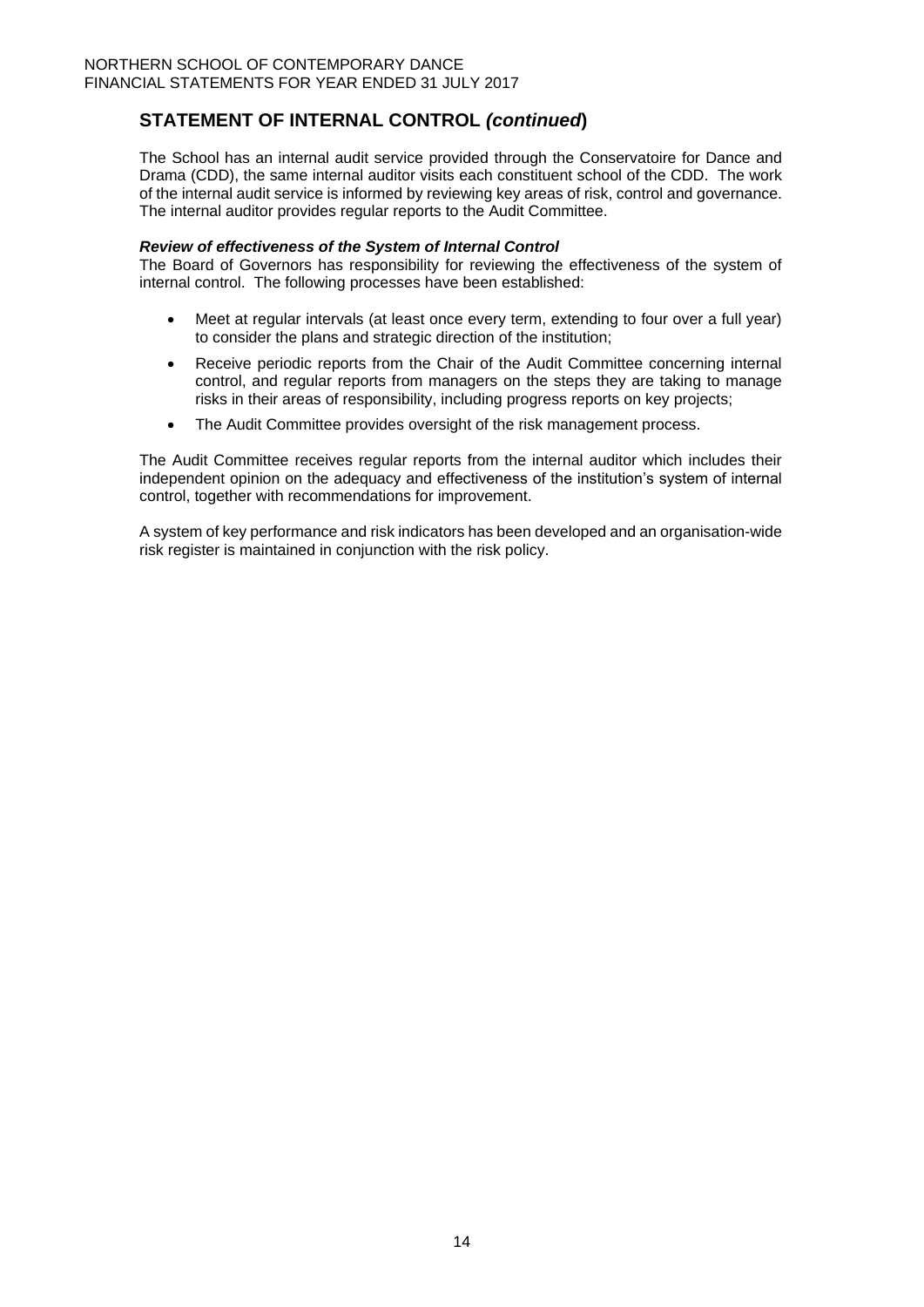## **INDEPENDENT AUDITOR'S REPORT TO THE GOVERNING BODY OF NORTHERN SCHOOL OF CONTEMPORARY DANCE**

### **REPORT ON THE AUDIT OF THE FINANCIAL STATEMENTS**

### **Opinion**

We have audited the financial statements of Northern School of Contemporary Dance ("the School") for the year ended 31 July 2017 which comprise the Statement of Comprehensive Income, the Statement of Changes in Reserves, the Balance Sheet, the Statement of Cash Flows, and related notes, including the accounting policies in note 1.

In our opinion the financial statements:

- give a true and fair view of the state of the School's affairs as at 31 July 2017, and of the School's income and expenditure, gains and losses and changes in reserves, and the School's cash flows, for the year then ended;
- have been properly prepared in accordance with UK accounting standards, including FRS 102 *The Financial Reporting Standard applicable in the UK and Republic of Ireland,* and with the 2015 *Statement of Recommended Practice – Accounting for Further and Higher Education*; and
- meet the requirements of HEFCE's Accounts Direction to higher education institutions for 2016-17 financial statements.

#### **Basis for opinion**

We conducted our audit in accordance with International Standards on Auditing (UK) ("ISAs (UK)") and applicable law. Our responsibilities are described below. We have fulfilled our ethical responsibilities under, and are independent of the group in accordance with, UK ethical requirements including the FRC Ethical Standard. We believe that the audit evidence we have obtained is a sufficient and appropriate basis for our opinion.

#### **Going concern**

We are required to report to you if we have concluded that the use of the going concern basis of accounting is inappropriate or there is an undisclosed material uncertainty that may cast significant doubt over the use of that basis for a period of at least twelve months from the date of approval of the financial statements. We have nothing to report in these respects.

#### **Other information**

The Governing Body is responsible for the other information, which comprises the Strategic Report, the Directors Report, the Statement of Corporate Governance and the Statement of Internal Control. Our opinion on the financial statements does not cover the other information and, accordingly, we do not express an audit opinion or any form of assurance conclusion thereon.

Our responsibility is to read the other information and, in doing so, consider whether, based on our financial statements audit work, the information therein is materially misstated or inconsistent with the financial statements or our audit knowledge. Based solely on that work, we have not identified material misstatements in the other information.

#### **Governing Body responsibilities**

As explained more fully in their statement set out on page 12, the Governing Body is responsible for: the preparation of the financial statements and for being satisfied that they give a true and fair view; such internal control as it determines is necessary to enable the preparation of financial statements that are free from material misstatement, whether due to fraud or error; assessing the group and parent School's ability to continue as a going concern, disclosing, as applicable, matters related to going concern; and using the going concern basis of accounting unless it either intends to liquidate the group or the parent School or to cease operations, or has no realistic alternative but to do so.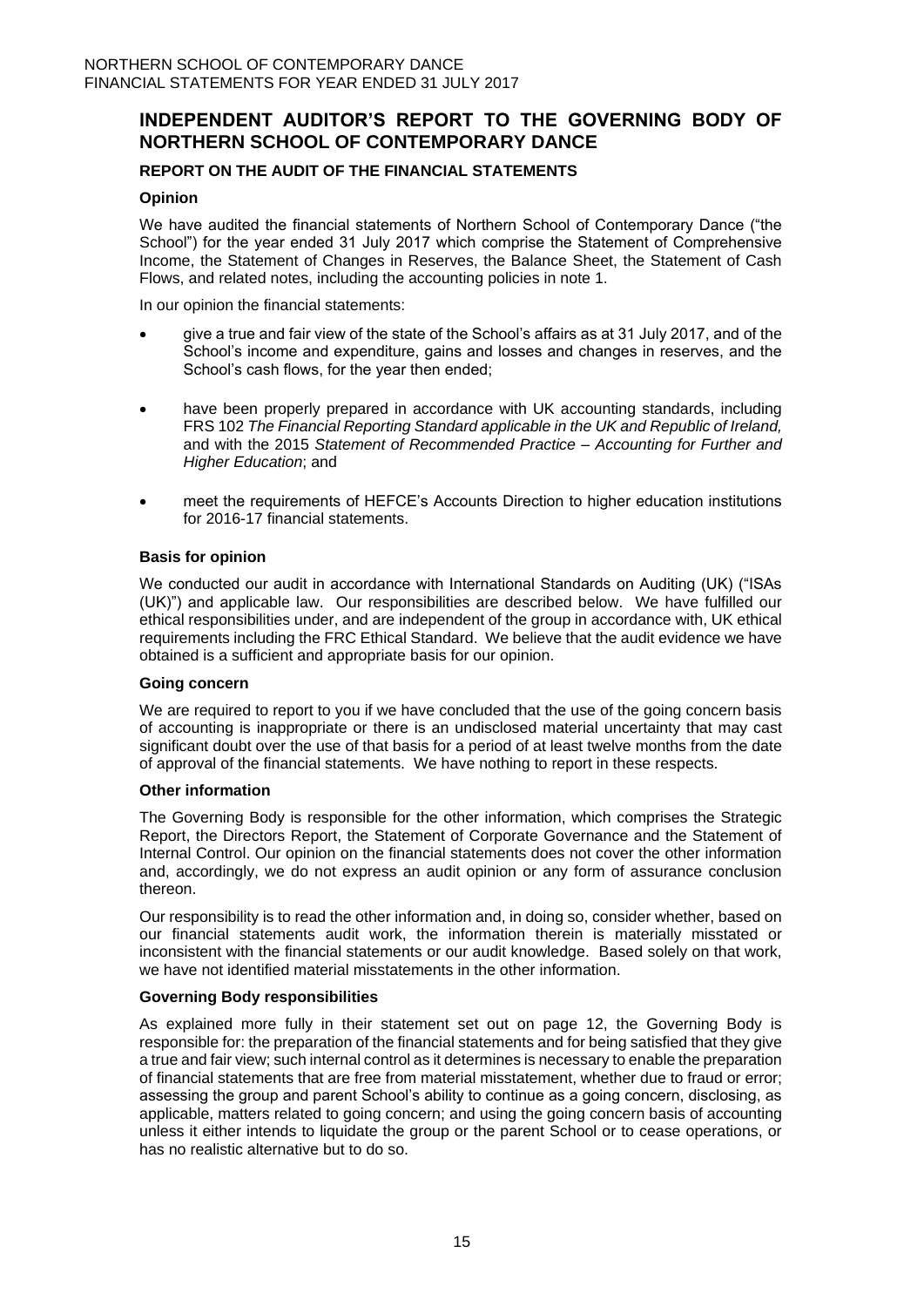## **INDEPENDENT AUDITOR'S REPORT TO THE GOVERNING BODY OF NORTHERN SCHOOL OF CONTEMPORARY DANCE** *(continued)*

### **Auditor's responsibilities**

Our objectives are to obtain reasonable assurance about whether the financial statements as a whole are free from material misstatement, whether due to fraud or error, and to issue our opinion in an auditor's report. Reasonable assurance is a high level of assurance, but does not guarantee that an audit conducted in accordance with ISAs (UK) will always detect a material misstatement when it exists. Misstatements can arise from fraud or error and are considered material if, individually or in aggregate, they could reasonably be expected to influence the economic decisions of users taken on the basis of the financial statements.

A fuller description of our responsibilities is provided on the FRC's website at [www.frc.org.uk/auditorsresponsibilities.](http://www.frc.org.uk/auditorsresponsibilities)

### **REPORT ON OTHER LEGAL AND REGULATORY REQUIREMENTS**

We are required to report on the following matters under the HEFCE Audit Code of Practice (effective 1 August 2016) issued under the Further and Higher Education Act 1992.

In our opinion, in all material respects:

- funds from whatever source administered by the School for specific purposes have been properly applied to those purposes and managed in accordance with relevant legislation;
- income has been applied in accordance with the School's Statutes; and
- funds provided by HEFCE have been applied in accordance with the Memorandum of Assurance and Accountability and any other terms and conditions attached to them.

### **THE PURPOSE OF OUR AUDIT WORK AND TO WHOM WE OWE OUR RESPONSIBILITIES**

This report is made solely to the Governing Body, in accordance with paragraph 13(2) of the University's Articles of Government and section 124B of the Education Reform Act 1988. Our audit work has been undertaken so that we might state to the Governing Body those matters we are required to state to them in an auditor's report and for no other purpose. To the fullest extent permitted by law, we do not accept or assume responsibility to anyone other than the School and the Governing Body for our audit work, for this report, or for the opinions we have formed.

**Clare Partridge for and on behalf of KPMG LLP, Statutory Auditor**  *Chartered Accountants*  1 Sovereign Square Sovereign Street Leeds LS1 4DA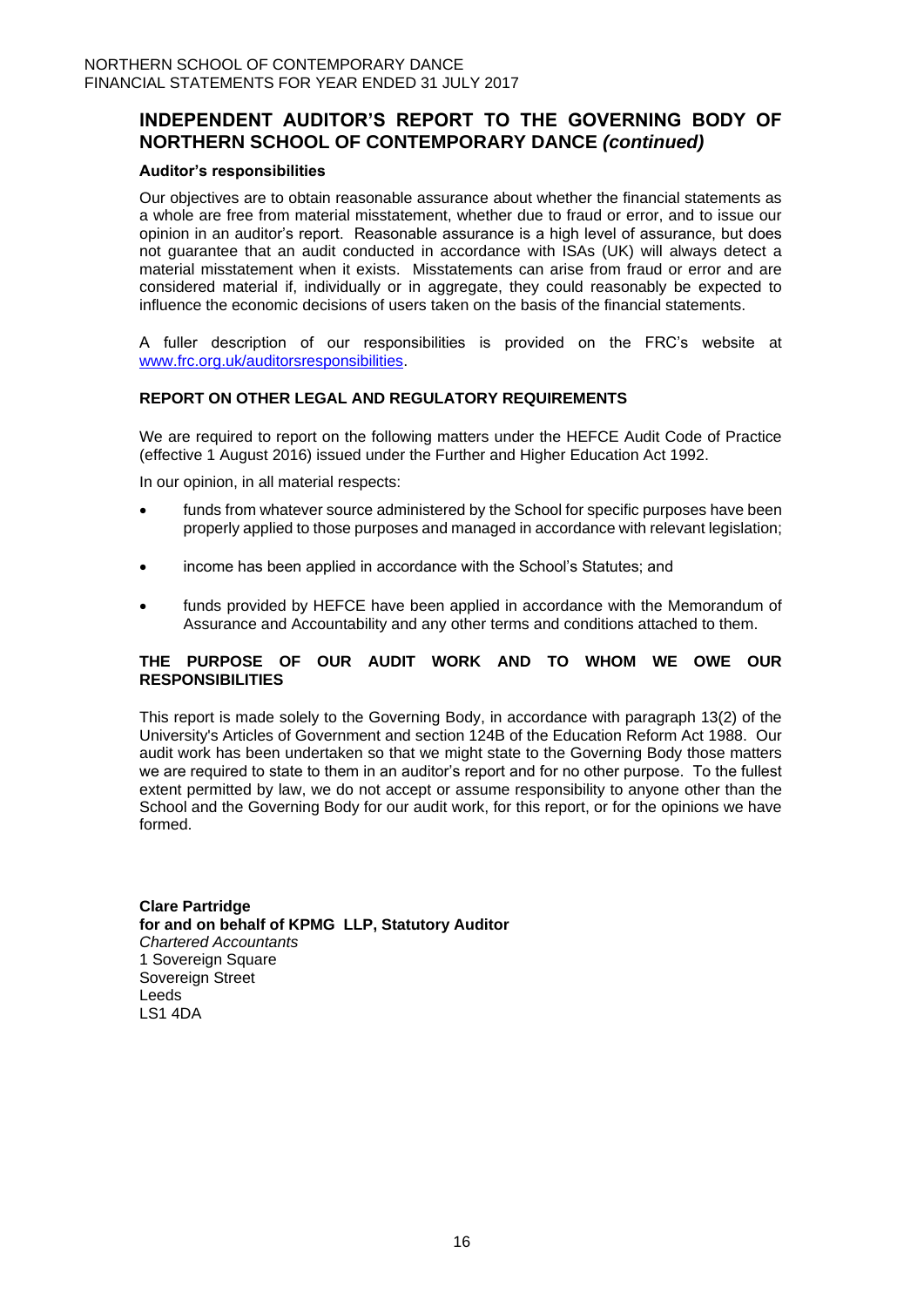# **STATEMENT OF COMPREHENSIVE INCOME AND EXPENDITURE**

## **Year Ended 31 July 2017**

|                                                     | <b>Notes</b>   | Year ended<br>31 July<br>2017 | Year ended<br>31 July<br>2016 |
|-----------------------------------------------------|----------------|-------------------------------|-------------------------------|
|                                                     |                | £'000                         | £'000                         |
| Income                                              |                |                               |                               |
| Tuition fees and education contracts                | $\overline{c}$ | 1,922                         | 1,956                         |
| Funding body grants                                 | 3              | 1,097                         | 1,088                         |
| Other income                                        | 4              | 124                           | 149                           |
| Investment income                                   | 5              | 4                             | 8                             |
| Total income before endowments and donations        |                | 3,147                         | 3,201                         |
| Donations and endowments                            | 13             | $\mathbf{2}$                  | 3                             |
| <b>Total income</b>                                 |                | 3,149                         | 3,204                         |
| <b>Expenditure</b>                                  |                |                               |                               |
| Staff costs                                         | 6              | 1,699                         | 1,591                         |
| Other operating expenses                            | 7              | 1,085                         | 1,043                         |
| Depreciation                                        | 9              | 91                            | 88                            |
| <b>Total expenditure</b>                            |                | 2,875                         | 2,722                         |
|                                                     |                |                               |                               |
| Surplus / (Deficit) before tax                      |                | 274                           | 482                           |
| <b>Taxation</b>                                     | 8              |                               |                               |
| Surplus / (Deficit) for the year                    |                | 274                           | 482                           |
| Actuarial (loss)/gain in respect of pension schemes | 20             | 295                           | (370)                         |
| Total comprehensive income for the year             |                | 569                           | $\overline{112}$              |
| Represented by:                                     |                |                               |                               |
| Endowment comprehensive income for the year         |                | $\overline{2}$                | (3)                           |
| Unrestricted comprehensive income for the year      |                | 567                           | 115                           |
|                                                     |                | 569                           | $\overline{112}$              |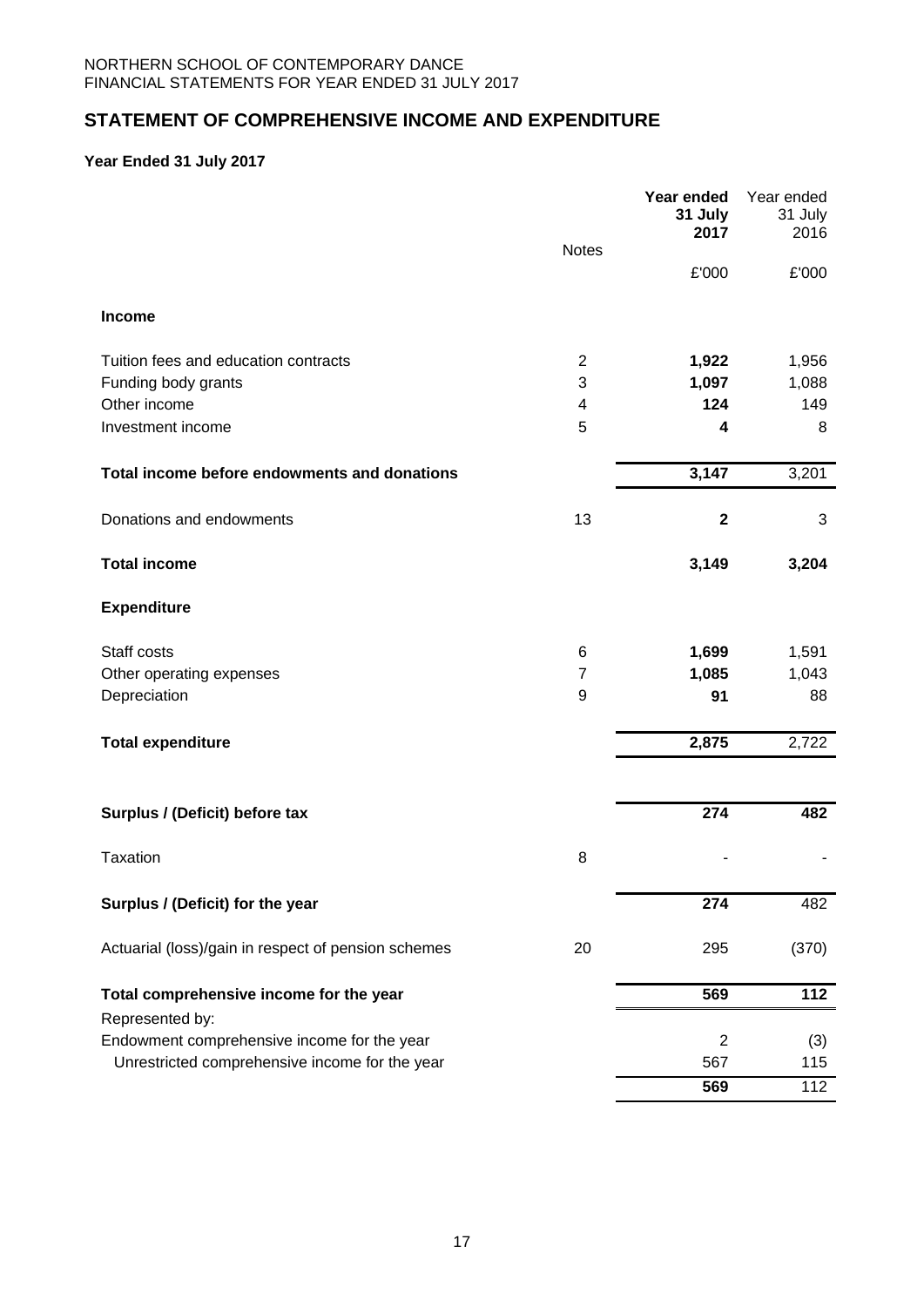## **STATEMENT OF CHANGES IN RESERVES**

**Year ended 31 July 2017**

| <b>Northern School of Contemporary Dance</b>                   | Income and expenditure account |                     |       |
|----------------------------------------------------------------|--------------------------------|---------------------|-------|
|                                                                | Endowment                      | <b>Unrestricted</b> | Total |
|                                                                | £'000                          | £'000               | £'000 |
| <b>Balance at 1 August 2015</b>                                | 13                             | 1.831               | 1,844 |
| Surplus/(deficit) from the income and expenditure<br>statement | (3)                            | 485                 | 482   |
| Other comprehensive income                                     |                                | (370)               | (370) |
| Balance at 31 July 2016                                        | 10                             | 1,946               | 1,956 |
|                                                                |                                |                     |       |
| <b>Balance at 1 August 2016</b>                                | 10                             | 1,946               | 1,956 |
| Surplus/(deficit) from the income and expenditure<br>statement | 2                              | 272                 | 274   |
| Other comprehensive income                                     |                                | 295                 | 295   |
| Balance at 31 July 2017                                        | 12                             | 2,513               | 2,525 |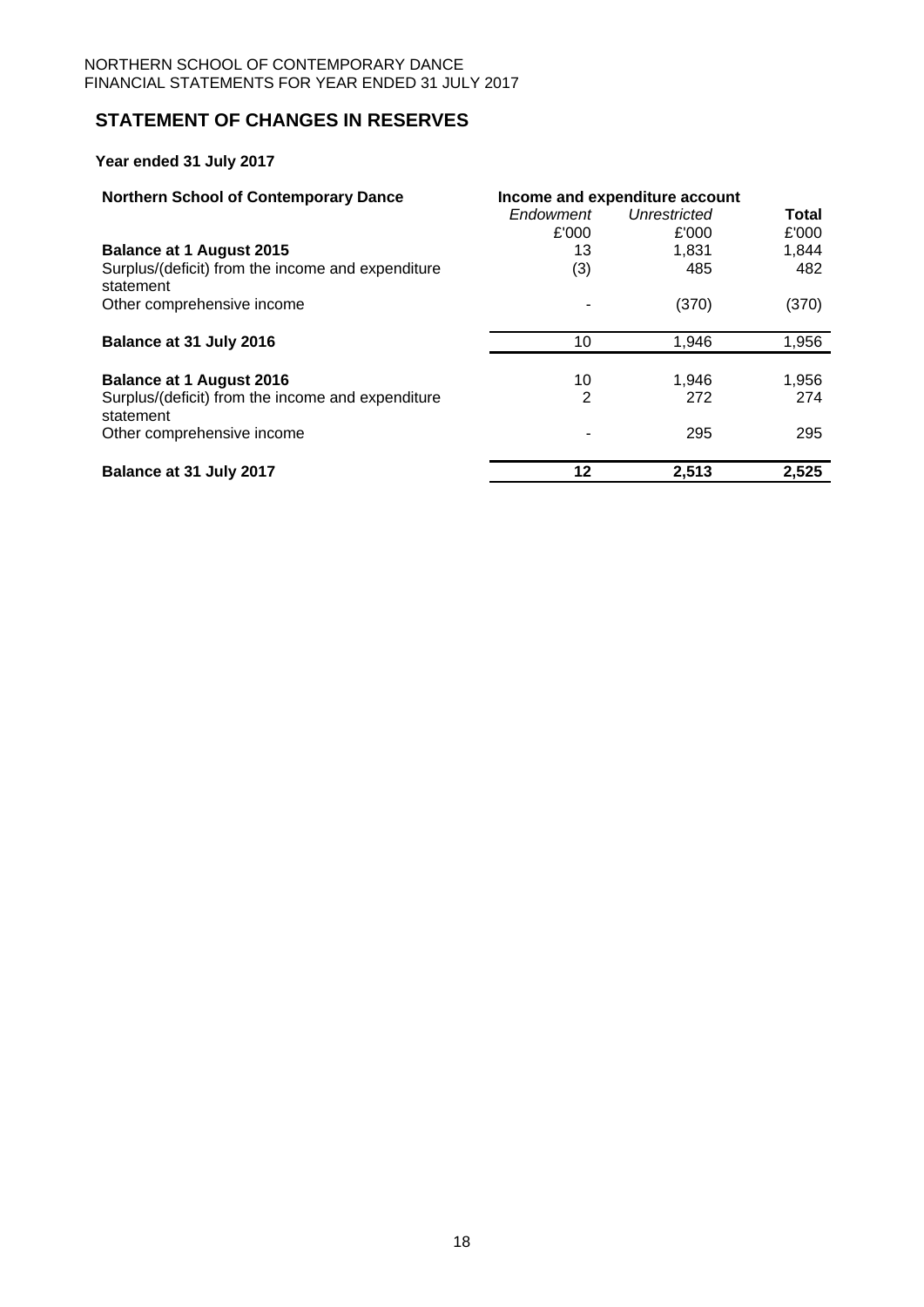## **BALANCE SHEET**

### **As at 31 July 2017**

|                                                            |              | As at 31 July<br>2017 | As at 31 July<br>2016 |
|------------------------------------------------------------|--------------|-----------------------|-----------------------|
|                                                            | <b>Notes</b> | £'000                 | £'000                 |
| <b>Non-current assets</b><br><b>Fixed assets</b>           | 9            | 1,282                 | 1,340                 |
|                                                            |              | 1,282                 | 1,340                 |
| <b>Current assets</b>                                      |              |                       |                       |
| <b>Stock</b><br>Trade and other receivables                | 10           | 1<br>36               | 2<br>108              |
| Cash and cash equivalents                                  | 14           | 3,498                 | 3,246                 |
|                                                            |              | 3,535                 | 3,356                 |
| Less: Creditors: amounts falling<br>due within one year    | 11           | (683)                 | (926)                 |
| Net current (liabilities)/assets                           |              | 2,852                 | 2,430                 |
| <b>Total assets less current liabilities</b>               |              | 4,134                 | 3,770                 |
| Creditors: amounts falling due after more than one<br>year | 12           | (943)                 | (973)                 |
| <b>Provisions</b><br>Pension provisions                    | 20           | (666)                 | (841)                 |
| <b>Total net assets</b>                                    |              | 2,525                 | 1,956                 |
| <b>Unrestricted Reserves</b>                               |              |                       |                       |
| Income and expenditure reserve - endowment reserve         | 13           | 12                    | 10                    |
| Income and expenditure reserve - unrestricted              |              | 2,513                 | 1,946                 |
| <b>Total Reserves</b>                                      |              | 2,525                 | 1,956                 |

The financial statements were approved by the Governing Body on 17 October 2017 and were signed on its behalf on that date by:

**Clive Macdonald**<br> **Chair of Governors**<br> **Chair of Governors**<br> **Janet Smith MBE** 

**Principal and Artistic Director**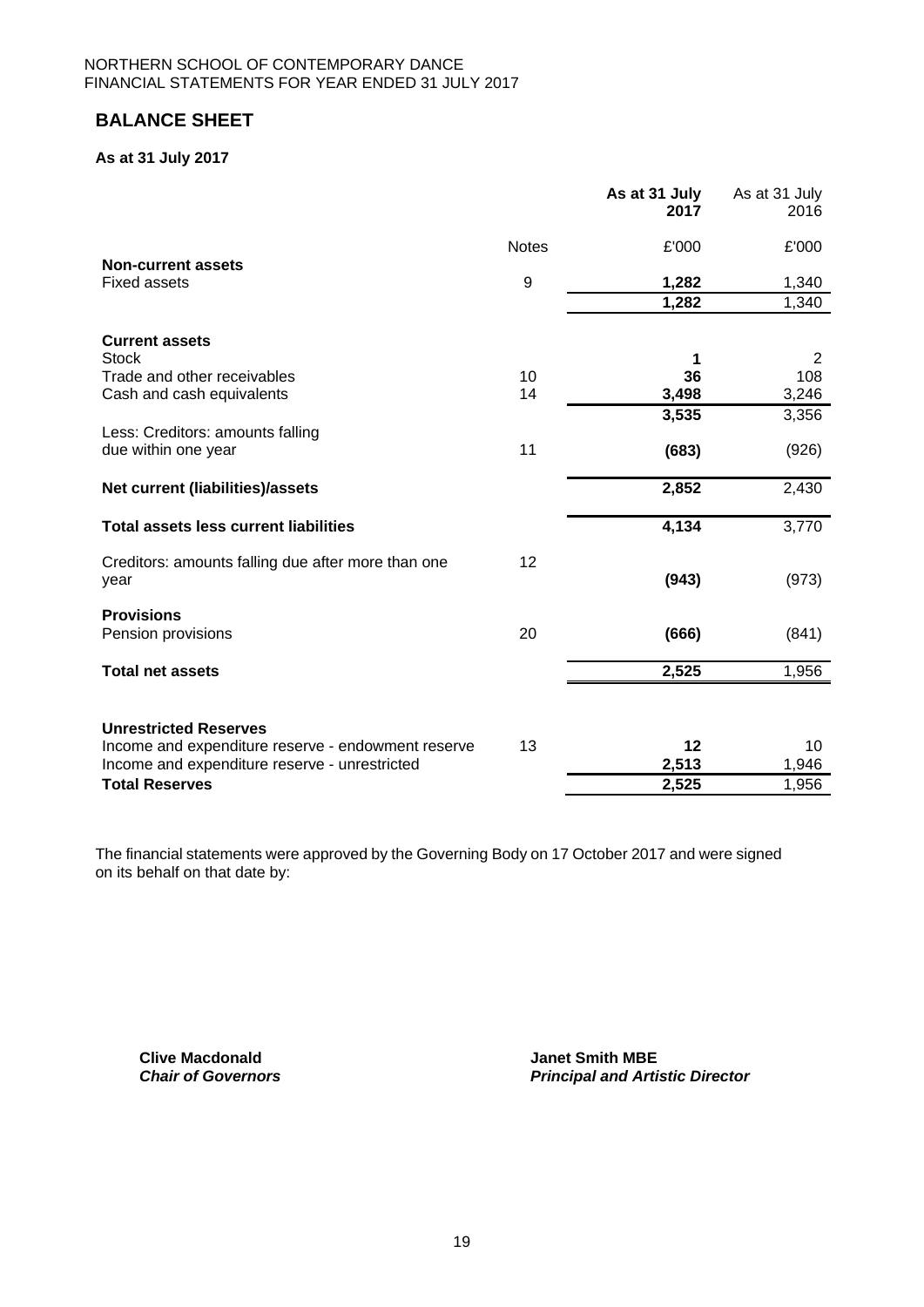# **STATEMENT OF CASH FLOWS**

## **Year ended 31 July 2017**

|                                                                                                                              | <b>Notes</b> | Year ended<br>31 July<br>2017      | Year ended<br>31 July<br>2016 |
|------------------------------------------------------------------------------------------------------------------------------|--------------|------------------------------------|-------------------------------|
|                                                                                                                              |              | £'000                              | £'000                         |
| Cash flow from operating activities                                                                                          |              | 274                                | 482                           |
| Surplus for the year<br>Adjustment for non-cash items                                                                        |              |                                    |                               |
| Depreciation                                                                                                                 | 9            | 91                                 | 88                            |
| Decrease/(increase) in stock                                                                                                 |              | 1                                  | (1)                           |
| Decrease/(increase) in debtors                                                                                               | 10           | 72                                 | (24)                          |
| Increase/(decrease) in creditors                                                                                             | 11           | (273)                              | 72                            |
| Pension costs less contributions payable                                                                                     | 21           | 120                                | 75                            |
| Adjustment for investing or financing activities                                                                             |              |                                    |                               |
| Capital grant receipts                                                                                                       |              | (23)                               | (16)                          |
| Investment income                                                                                                            | 5            | (4)                                | (8)                           |
| Endowment income                                                                                                             | 13           | (2)                                | (3)                           |
| Net cash inflow from operating activities                                                                                    |              | (18)                               | 665                           |
| Cash flows from investing activities<br>Capital grant receipts<br>Investment income<br>Payments made to acquire fixed assets | 5<br>9       | 23<br>4<br>(33)                    | 16<br>8<br>(152)              |
|                                                                                                                              |              | (6)                                | (128)                         |
| <b>Cash flows from financing activities</b><br>Endowment cash received                                                       | 13           | $\boldsymbol{2}$<br>$\overline{2}$ | 3<br>$\overline{3}$           |
|                                                                                                                              |              |                                    |                               |
| (Decrease)/increase in cash and cash equivalents in the<br>year                                                              | 14           | 252                                | 540                           |
| Cash and cash equivalents at beginning of the year<br>Cash and cash equivalents at end of the year                           | 14<br>14     | 3,246<br>3,498                     | 2,706<br>3,246                |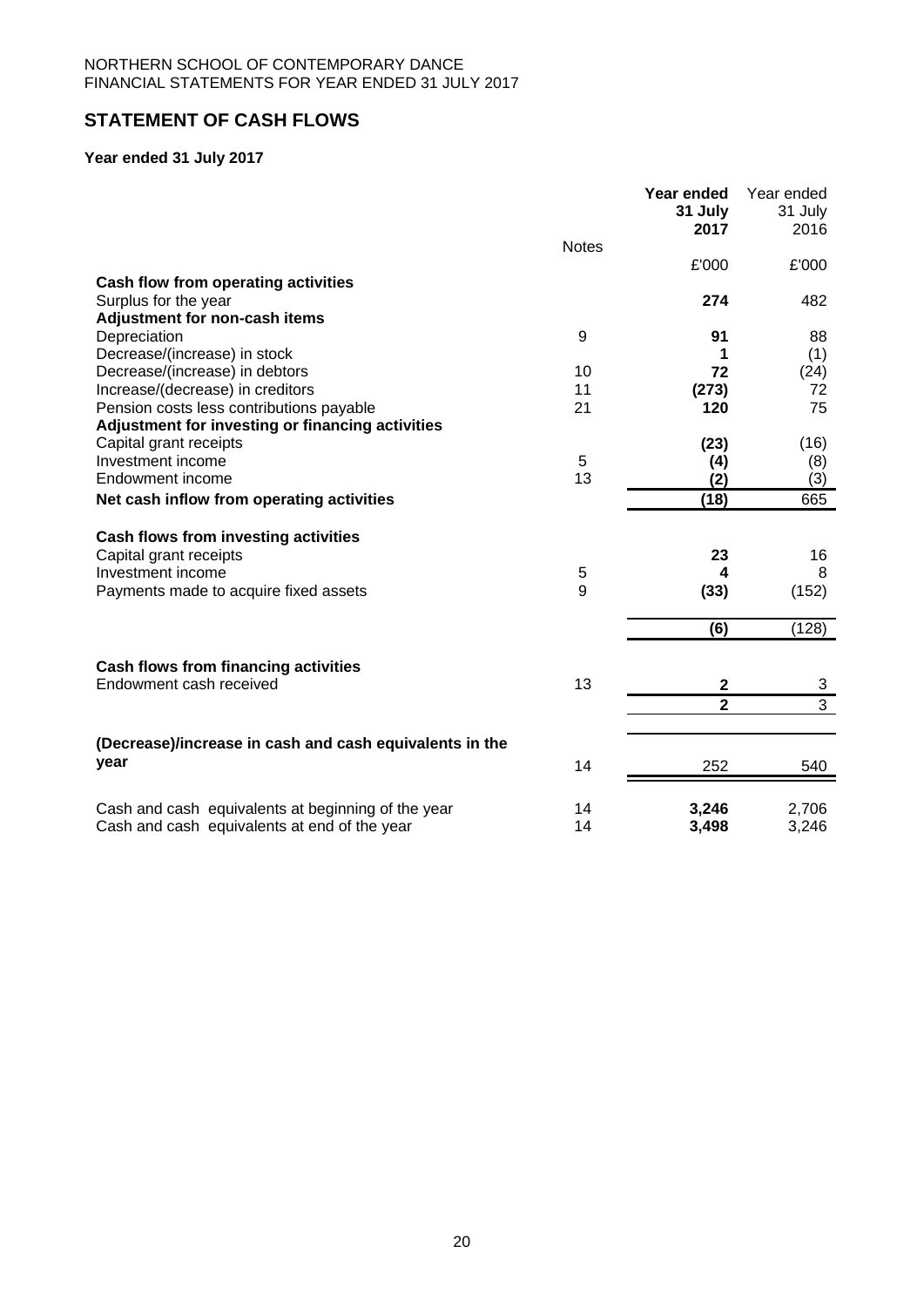# **NOTES TO THE FINANCIAL STATEMENTS**

## **1. STATEMENT OF ACCOUNTING POLICIES YEAR ENDED 31 JULY 2017**

### **Basis of Preparation**

These financial statements have been prepared in accordance with the Statement of Recommended Practice (SORP): Accounting for Further and Higher Education 2015 and in accordance with Financial Reporting Standards FRS102. The financial statements are prepared in accordance with the historical cost convention (modified by the revaluation of fixed assets and derivative financial instruments).

#### **Income Recognition**

Income from the sale of goods or services is credited to the Statement of Comprehensive Income and Expenditure when the goods or services are supplied to the external customers or the terms of the contract have been satisfied.

Fee income is stated gross of any expenditure which is not a discount and credited to the Statement of Income and Expenditure over the period in which the students are studying. Where the amount of the tuition fee is reduces, by a discount for prompt payment, income receivable is shown net of the discount. Bursaries and scholarships are accounted for gross as expenditure is not deducted from income.

Investment income is credited to the Statement of Income and Expenditure on a receivable basis.

The funds that the School receives as a paying agent on behalf of funding bodies are excluded from income and expenditure as we incur minimal risk and derive minimal economic benefit related to the transaction.

### **Grant Funding**

Government revenue grants including funding council block grant and research grants are recognised in income over the periods in which the School recognises the related costs for which the grant is intended to compensate. Where part of a government grant is deferred it is recognised as deferred income within creditors and allocated between creditors due with one year and after one year as appropriate.

Grants (including research grants) from non-government sources are recognised in income when the School is entitled to the income and performance related conditions have been met. Income received in advance of performance relate conditions being met is recognised as deferred income within creditors on the balance sheet and released to income as the conditions are met.

### **Donations and Endowments**

Donations and endowments with donor imposed restrictions are recognised in income when the School is entitled to the funds. Income is retained within a restricted reserves until such a time that it is utilised in line with such restrictions at which point the income is released to general reserves through a reserves transfer. Donations with no restrictions are recognised in income when the School is entitled to the funds.

### **Capital Grants**

Government capital grants are recognised in income over the expected useful life of the asset. Other capital grants are recognised in income when then School is entitled to the funds, subject to any performance related conditions being met.

### **Accounting for Retirement Benefits**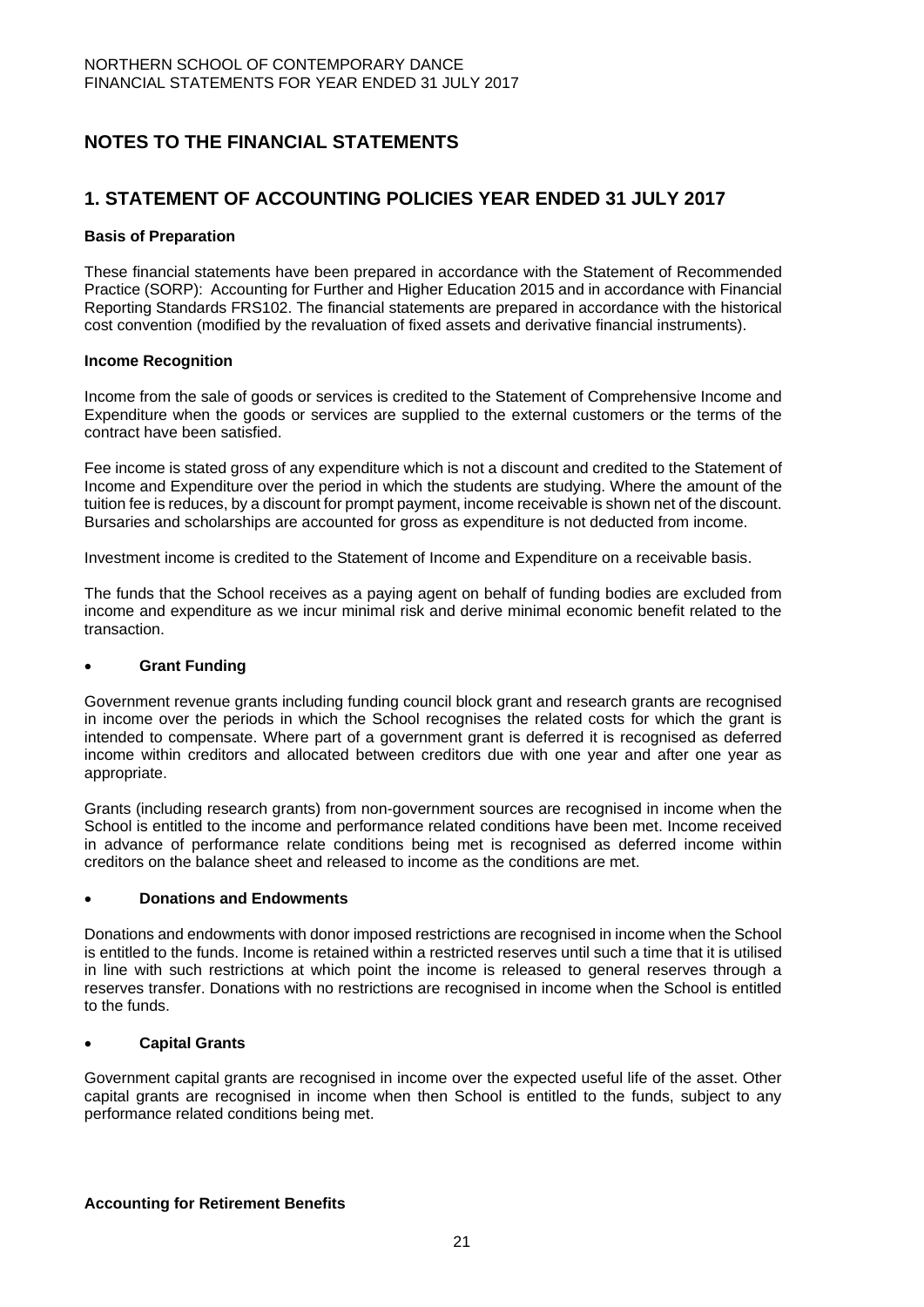The School offers two defined benefit schemes. Retirement benefits to employees of the School are provided by the Teachers' Pension Scheme (TPS) and the Local Government Pension Scheme (LGPS).

Under these defined benefit plans the School's obligation is to provide the agreed benefits to current and former employees, and the actuarial risk and investment risk are borne, in substance, by the School. The School therefore recognises a liability for its obligations under defined benefit plans net of plan assets.

Contributions to the TPS scheme are charged to the income and expenditure account so as to spread the cost of pensions over employees' working lives with the School in such a way that the pension cost is a substantially level percentage of current and future pensionable payroll values. The contributions are determined by qualified actuaries on the basis of quinquennial valuations using a prospective benefit method.

The assets of the LGPS are measured using closing market values. LGPS liabilities are measured using the projected unit method and discounted at the current rate of return on a high quality corporate bond of equivalent term and currency to the liability. The increase in the present value of the liabilities of the scheme expected to arise from employee service in the period is charged to the operating surplus. The expected return on the scheme's assets and the increase during the period in the present value of the scheme's liabilities, arising from the passage of time, are included in pension finance costs. Actuarial gains and losses are recognised in the statement of total recognised gains and losses.

Further details of the pension schemes are given in Note 20.

### **Employee Benefits**

Short term benefits such as salaries and compensated absences are recognised as an expense in the year in which employees render service to the School. Any unused benefits are accrued and measured as the additional amount the School expects to pay as a result of unused entitlement.

### **Tangible Fixed Assets**

#### **Land and buildings**

Land and buildings inherited from the Local Education Authority and acquired since incorporation are stated in the balance sheet at cost on the basis of the open market value with existing use. Freehold land is not depreciated as it is considered to have an indefinite useful life.

Freehold buildings are depreciated over the expected useful economic life of 40 years.

Where buildings are acquired with the aid of specific grants they are capitalised and depreciated as above. The related grants are credited to a deferred capital grant account and are released to the income and expenditure account over the expected useful economic life of the related asset on a basis consistent with the depreciation policy.

#### **Equipment**

Equipment costing less than £500 (2014: £500) per individual items in aggregate is written off to the income and expenditure account in the year of acquisition. All other equipment is capitalised at cost.

Inherited equipment has been identified and is depreciated on a straight line basis over its remaining useful economic life to the School calculated on an individual basis. All other equipment is depreciated over its useful economic life as follows:

| General office furniture   | 5 years |
|----------------------------|---------|
| Office plant and equipment | 5 years |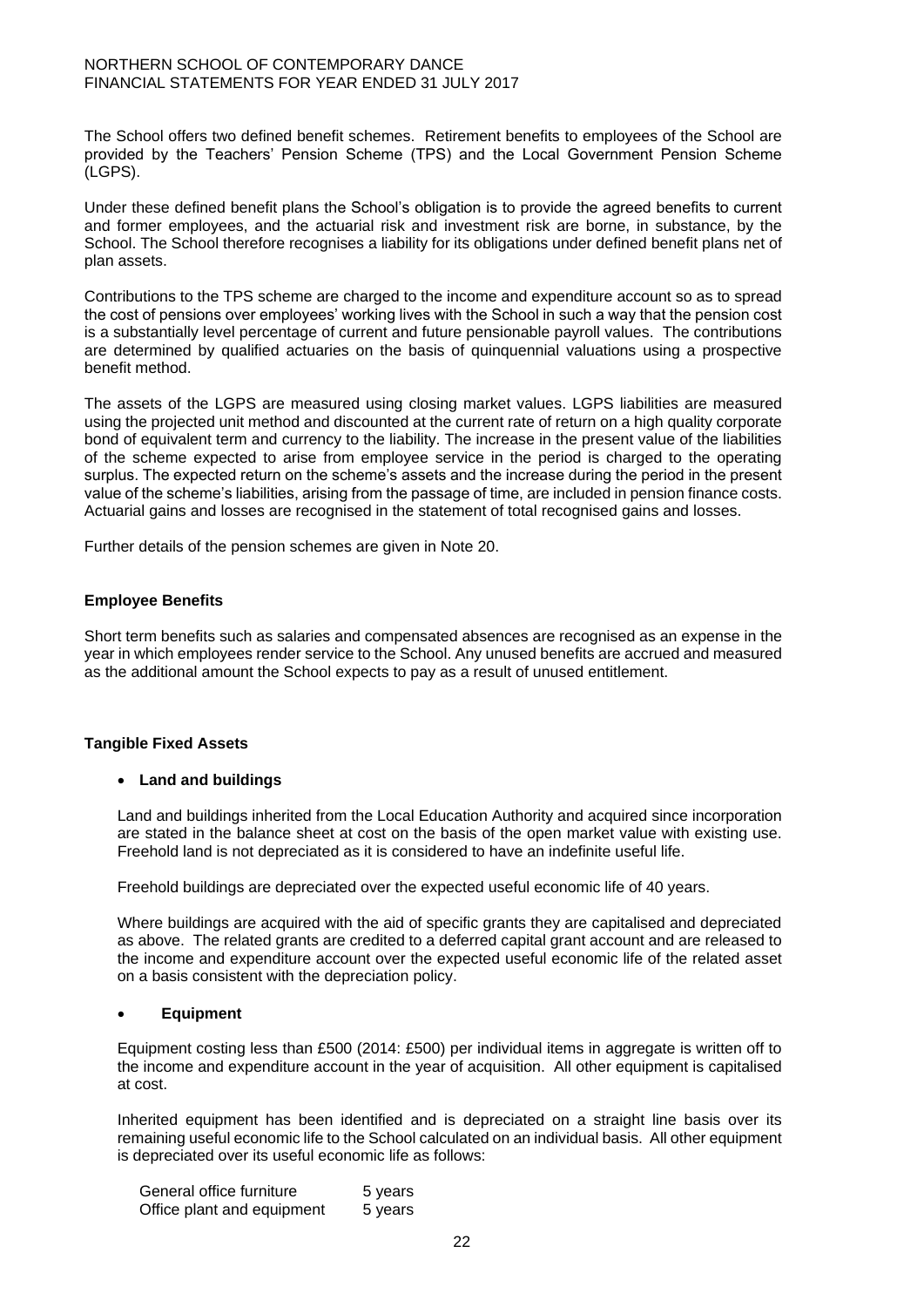Computer equipment 3 years

Where equipment is acquired with the aid of specific grants it is capitalised and depreciated in accordance with the above policy, with the related grant being credited to a deferred capital grant account and released to the income and expenditure account over the expected useful economic life of the related equipment.

#### **Leased Assets**

The School leases the basement of the Holy Rosary church which is used as a dance studio. Expenditure on operating leases is recognised on a straight line basis over the term of the lease.

#### **Stocks**

Stocks are stated at the lower of their cost and net realisable value. Where necessary, provision is made for obsolete, slow moving and defective stocks.

#### **Taxation**

The School is an exempt charity so benefits by being broadly exempt from Corporation tax on income it receives from tuition fees, interest and rents.

The School is exempted from levying VAT on most of the services it provides to students. For this reason the School is generally unable to recover input VAT it suffers on goods and services purchased.

#### **Provisions**

Provisions are recognised when the School has a present (legal or constructive) obligation as a result of a past event, it is probable that a transfer of economic benefit will be required to settle the obligation and a reliable estimate can be made of the amount of the obligation.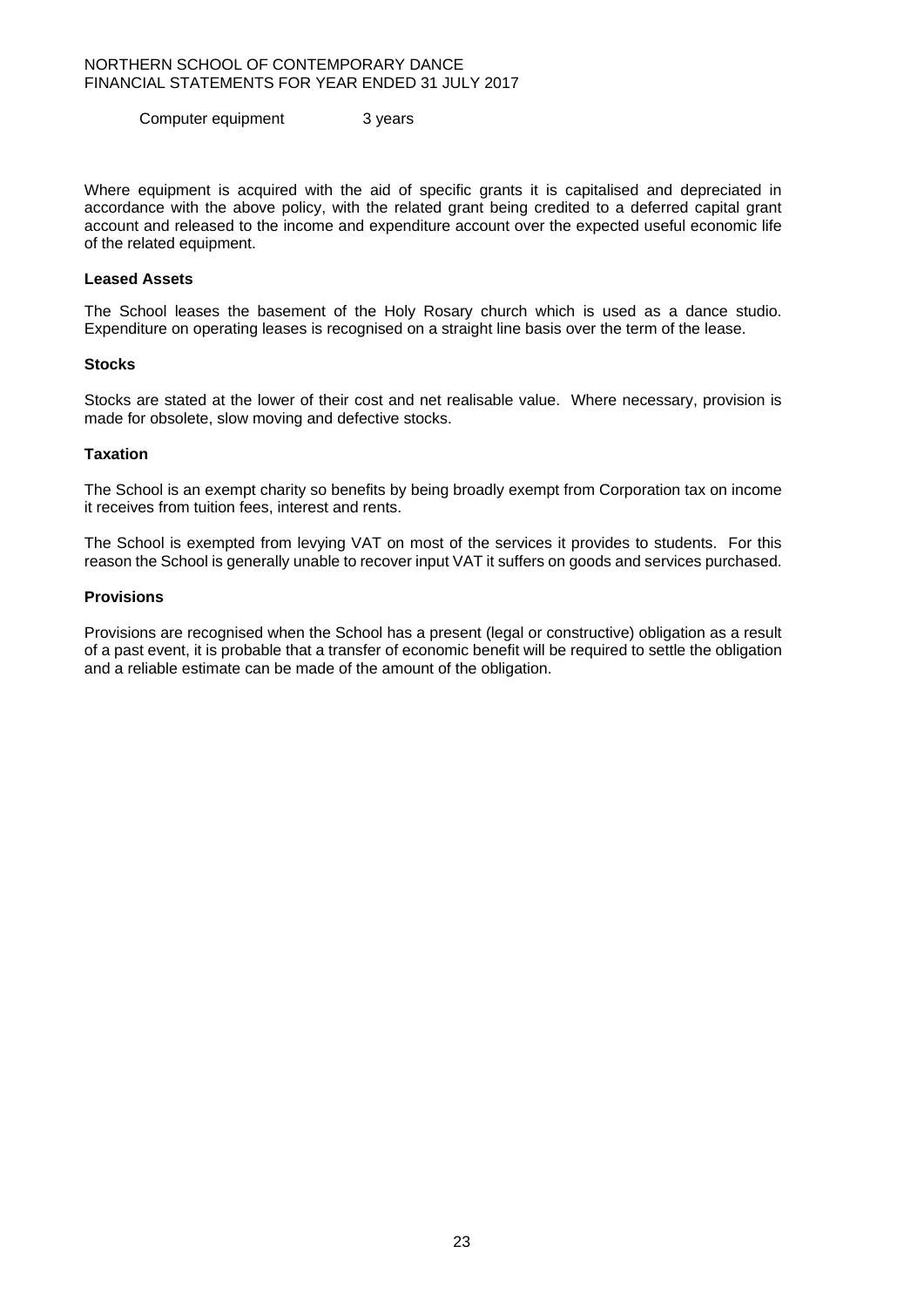# **2. TUITION FEES AND EDUCATION CONTRACTS**

|                                                                                                                                                                                                                                                                             | Year ended<br>31 July 2017<br>£'000    | Year ended<br>31 July 2016<br>£'000  |
|-----------------------------------------------------------------------------------------------------------------------------------------------------------------------------------------------------------------------------------------------------------------------------|----------------------------------------|--------------------------------------|
| <b>EDUCATION CONTRACTS</b><br>Local education authority<br><b>Other Education Contracts</b>                                                                                                                                                                                 | 35<br>219                              | 30<br>241                            |
| TUITION FEES, CHARGES AND SUPPORT GRANTS<br>Full time student fees:<br>Home and other European Union<br>Non-European Union<br>Further Education - Home and other European Union<br>Further Education - Non European Union                                                   | 1,425<br>228<br>15<br>0                | 1,421<br>263<br>1<br>0               |
|                                                                                                                                                                                                                                                                             | 1,922                                  | 1,956                                |
| <b>3. FUNDING BODY GRANTS</b><br><b>Recurrent grant</b><br><b>HEFCE</b> recurrent grant<br>EFA/SFA recurrent grant - FE provision<br><b>Specific grants</b><br><b>HEFCE other grants</b><br>Arts Council England grants<br>Deferred capital grant released during the year: | 750<br>126<br>143<br>53<br>25<br>1,097 | 828<br>145<br>94<br>0<br>21<br>1,088 |
| <b>4. OTHER INCOME</b>                                                                                                                                                                                                                                                      |                                        |                                      |
| Other capital grants<br>Other income                                                                                                                                                                                                                                        | 35<br>89                               | 36<br>113                            |
|                                                                                                                                                                                                                                                                             | 124                                    | 149                                  |
| <b>5. INVESTMENT INCOME</b>                                                                                                                                                                                                                                                 |                                        |                                      |

| Investment income |  |
|-------------------|--|
|                   |  |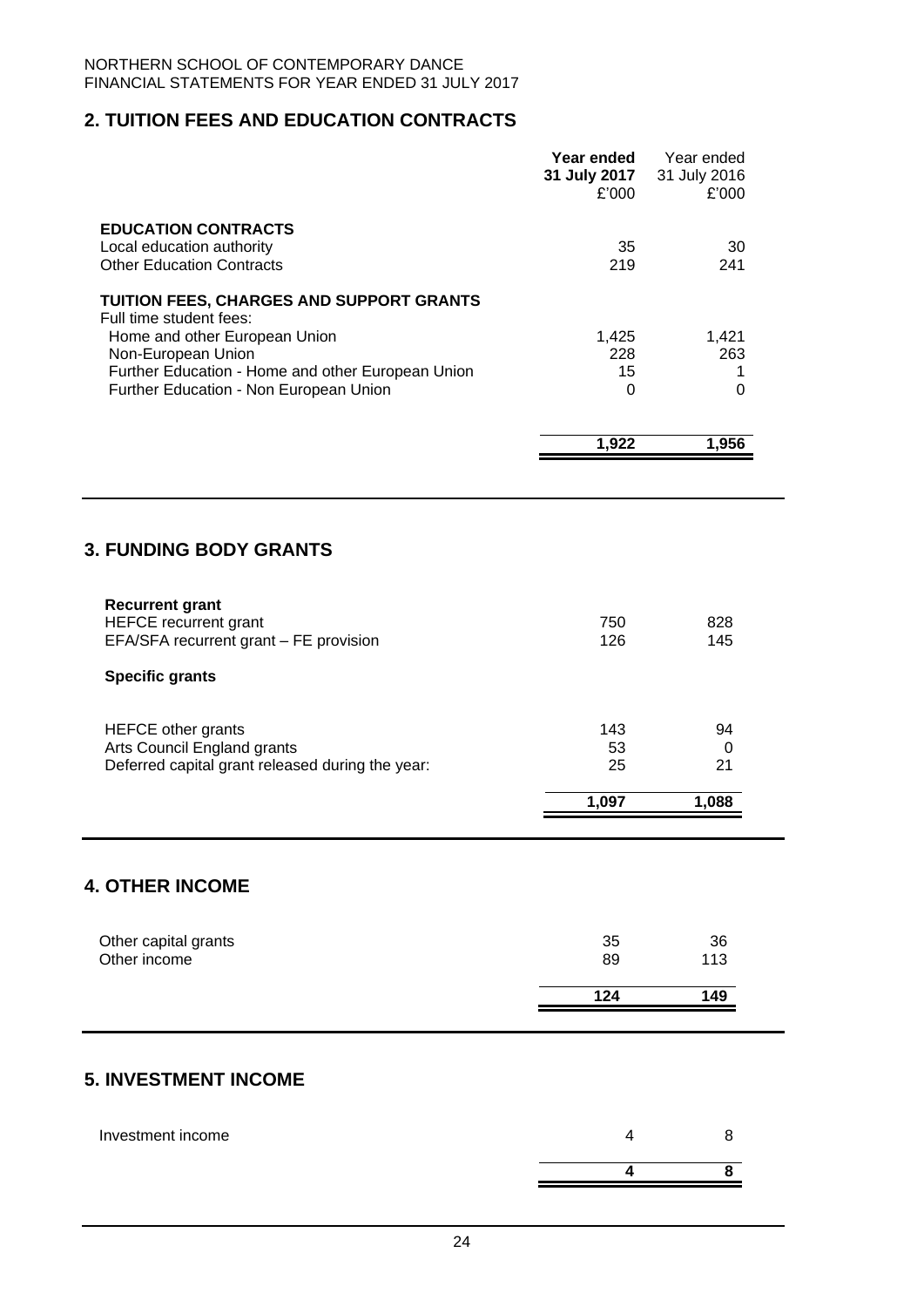# **6. STAFF COSTS**

|                                                                   | Year ended<br>31 July 2017<br>£'000 | Year ended<br>31 July 2016<br>£'000 |
|-------------------------------------------------------------------|-------------------------------------|-------------------------------------|
| Staff costs:                                                      |                                     |                                     |
| Wages and salaries                                                | 1,355<br>101                        | 1,331<br>84                         |
| Social security costs<br>Other pension costs                      | 243                                 | 176                                 |
|                                                                   | 1,699                               | 1,591                               |
|                                                                   |                                     |                                     |
| Average full time equivalent staff numbers by category:           | No                                  | No                                  |
| Academic                                                          | 22.8                                | 22.0                                |
| <b>Management and Specialist</b>                                  | 14.6                                | 15.2                                |
| Other                                                             | 3.0                                 | 3.0                                 |
|                                                                   | 40.4                                | 40.2                                |
| <b>Senior Post Holders</b><br><b>Emoluments of the Principal:</b> |                                     |                                     |
| Salary                                                            | £75,635                             | £76,538                             |
| <b>Pension Contribution</b>                                       | £11,115                             | £11,105                             |
|                                                                   | £86,750                             | £87,643                             |

Remuneration of other higher paid staff, excluding employer's pension contribution

|                    | No. | No. |
|--------------------|-----|-----|
| £60,000 to £69,999 |     |     |

No compensation for loss of office was paid to senior post holders during the year (2016 £nil)

### **Key Management Personnel**

Key management personnel are those persons having authority and responsibility for planning, directing and controlling the activities of the School. Staff costs includes compensation paid to key management personnel.

|                                       | Year ended                | Year ended |
|---------------------------------------|---------------------------|------------|
|                                       | 31 July 2017 31 July 2016 |            |
|                                       | £'000                     | £'000      |
| Key Management Personnel compensation | 189                       | 169        |

#### **Members of the Corporation**

During the year, there were no transactions with members of the Corporation or organisations in which the members of the Corporation had an interest (2016 £nil).

The members of the Corporation did not receive any remuneration from the School during the year (2016 £nil).

Total expenses paid on behalf of the 19 members of the Corporation was £881 (2016 £1,561)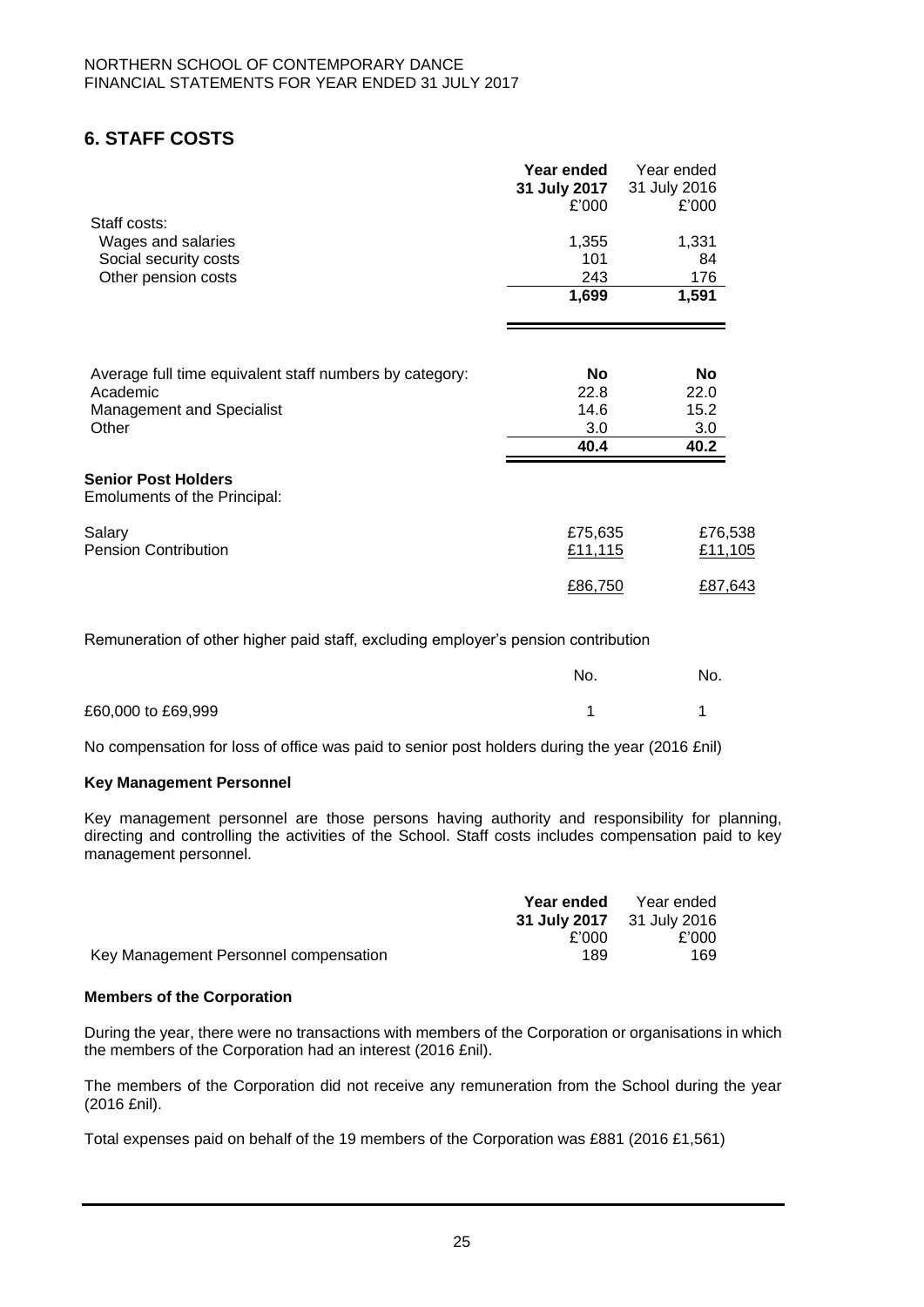## **7. ANALYSIS OF TOTAL EXPENDITURE BY ACTIVITY**

|                                                         | Year ended     | Year ended   |
|---------------------------------------------------------|----------------|--------------|
|                                                         | 31 July 2017   | 31 July 2016 |
|                                                         | £'000          | £'000        |
|                                                         |                |              |
| Teaching departments                                    | 128            | 154          |
| Teaching support services                               | 189            | 247          |
| Other support services                                  | 31             | 32           |
| Administration and central support services             | 157            | 136          |
| General education services                              | 167            | 112          |
| Premises costs                                          | 238            | 245          |
| Planned maintenance                                     | 94             | 47           |
| Research                                                | 0              | 0            |
| Pension finance costs                                   | 20             | 20           |
| Other income-generating activities                      | 61             | 50           |
|                                                         | 1,085          | 1,043        |
| Other operating expenses include:                       |                |              |
|                                                         |                |              |
| Auditors remuneration                                   |                |              |
| - internal audit                                        | 0              | 0            |
| - external audit                                        | 12             | 12           |
| - other services from either external or internal audit | $\overline{2}$ | 5            |
| (Gains)/losses on disposal of tangible fixed assets     | 0              | 0            |
|                                                         |                |              |
| Operating lease expenses                                | 10             | 10           |

# **8. TAXATION**

The members of the Corporation do not believe the School was liable for any Corporation tax arising out of its activities during the year.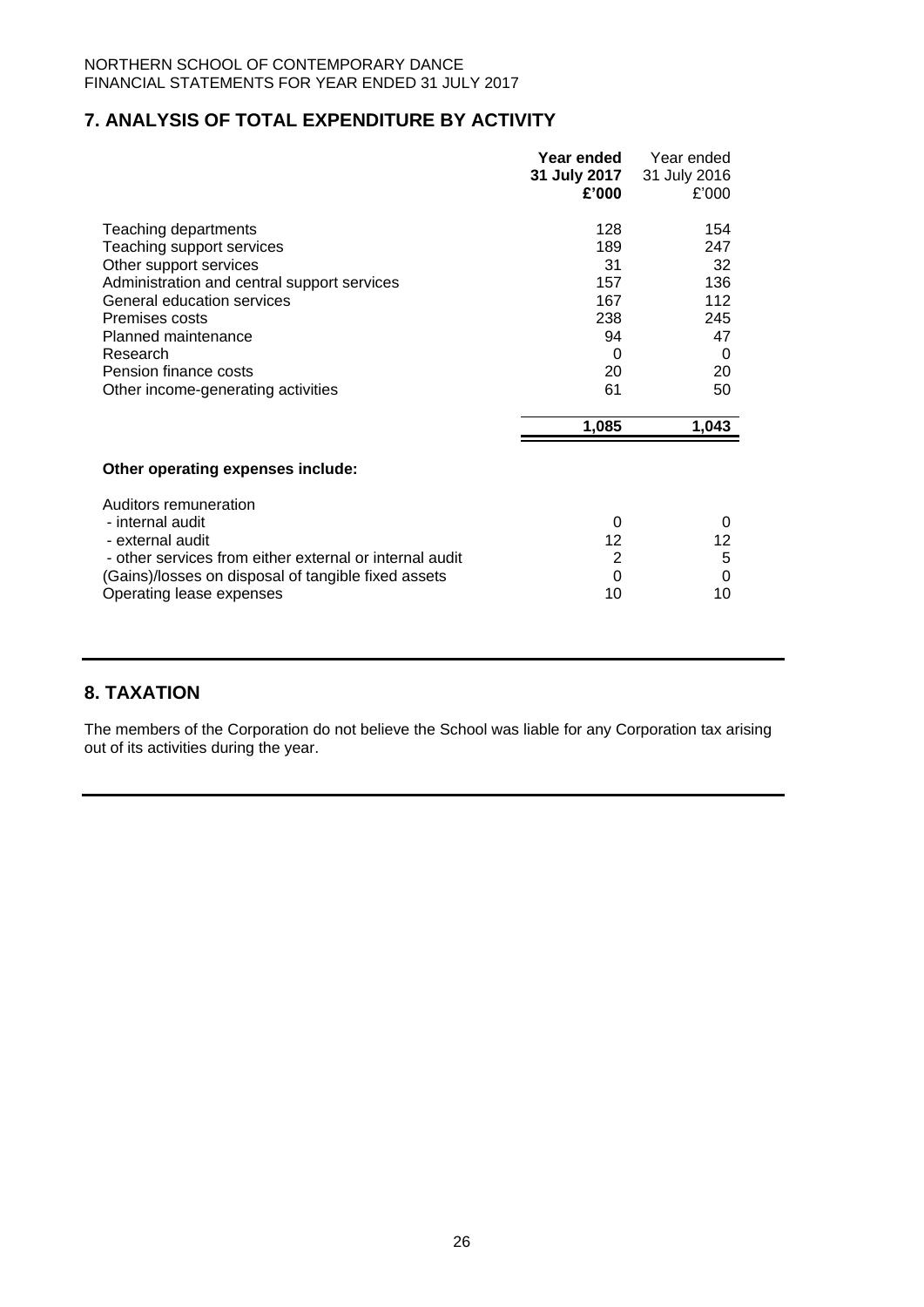## **9. TANGIBLE FIXED ASSETS**

|                                            | <b>Freehold</b><br><b>Land and</b><br><b>Buildings</b> | Fixtures,<br><b>Fittings and</b><br><b>Equipment</b> | <b>Total</b> |
|--------------------------------------------|--------------------------------------------------------|------------------------------------------------------|--------------|
|                                            | £'000                                                  | £'000                                                | £'000        |
| <b>Cost or valuation</b>                   |                                                        |                                                      |              |
| At 1 August 2016                           | 2,035                                                  | 1,015                                                | 3,050        |
| Additions                                  | 0                                                      | 33                                                   | 33           |
| <b>Disposals</b><br>At 31 July 2017        | 0<br>2,035                                             | 0<br>1,048                                           | 0<br>3,083   |
|                                            |                                                        |                                                      |              |
|                                            |                                                        |                                                      |              |
| <b>Depreciation</b>                        |                                                        |                                                      |              |
| At 1 August 2016                           | 807                                                    | 903                                                  | 1,710        |
| Charge for year                            | 50                                                     | 41                                                   | 91           |
| Eliminated in respect of disposals         | 0<br>857                                               | 0<br>944                                             | 0            |
| At 31 July 2017                            |                                                        |                                                      | 1,801        |
| Net book value at 31 July 2017             | 1,178                                                  | 104                                                  | 1,282        |
| Net book value at 31 July 2016             | 1,227                                                  | 113                                                  | 1,340        |
|                                            |                                                        |                                                      |              |
| Inherited                                  | 40                                                     | 0                                                    | 40           |
| Financed by Funding Council capital grants | 196                                                    | 43                                                   | 239          |
| Financed from own resources                | 201                                                    | 61                                                   | 262          |
| Financed by other capital grants           | 741                                                    | 0                                                    | 741          |
|                                            | 1,178                                                  | 104                                                  | 1,282        |

Freehold land and buildings included £40K (2016- £40K) in respect of freehold land which is not depreciated.

Some of the School buildings are subject to a Grade II listing. Due to the particular nature of the School and its location the open market value is below the build cost.

Other tangible fixed assets inherited from the Local Education Authority at incorporation have been valued by the Corporation on a depreciated replacement cost basis with the assistance of independent professional advice.

Buildings with a net book value of £83,190 (2016: £87,174) and a cost of £158,956 (2016: £158,956) have been funded from Treasury sources: should these particular buildings be sold, the School would either have to surrender the proceeds to the Treasury or use them in accordance with the Financial Memorandum with the Higher Education Funding Council for England.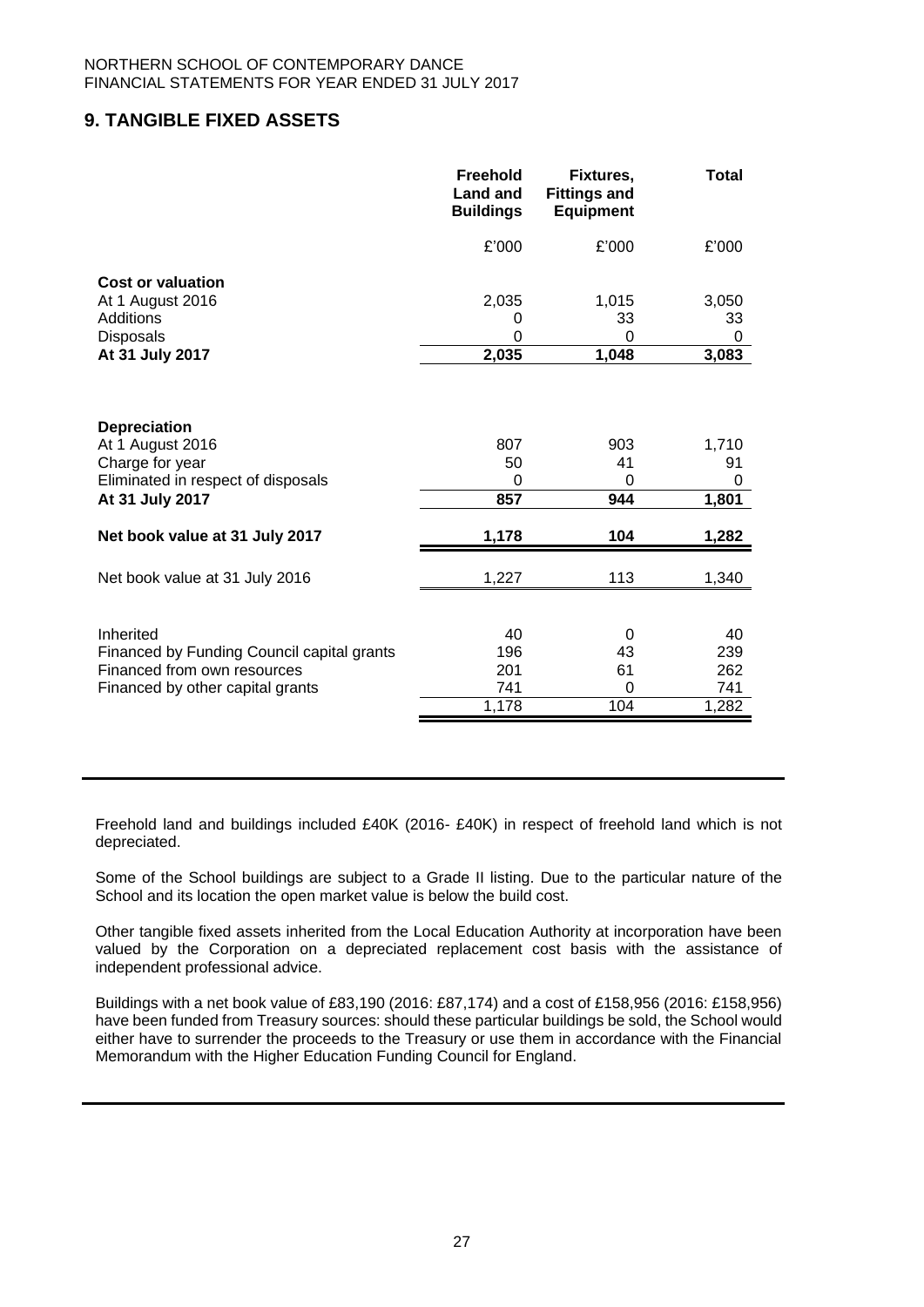## **10. TRADE AND OTHER RECEIVABLES**

|                                     | Year ended<br>31 July 2017<br>£'000 | Year ended<br>31 July 2016<br>£'000 |
|-------------------------------------|-------------------------------------|-------------------------------------|
| Amounts falling due within one year |                                     |                                     |
| Other trade receivables             | 9                                   | 81                                  |
| Other receivables                   | 4                                   | 3                                   |
| Prepayments and accrued income      | 23                                  | 24                                  |
|                                     | 36                                  | 108                                 |

## **11. CREDITORS: AMOUNTS FALLING DUE WITHIN ONE YEAR**

| Trade payables                             | 119       | 216       |
|--------------------------------------------|-----------|-----------|
| Social security and other taxation payable | 0         | 45        |
| Other payables                             | 12        | 91        |
| Accruals                                   | 306       | 319       |
| Deferred income                            | 209       | 211       |
| Other creditors                            | 37<br>683 | 44<br>926 |

# **12. CREDITORS: AMOUNTS FALLING DUE AFTER ONE YEAR**

| Other creditors | 943 | 973 |
|-----------------|-----|-----|
|                 | 943 | 973 |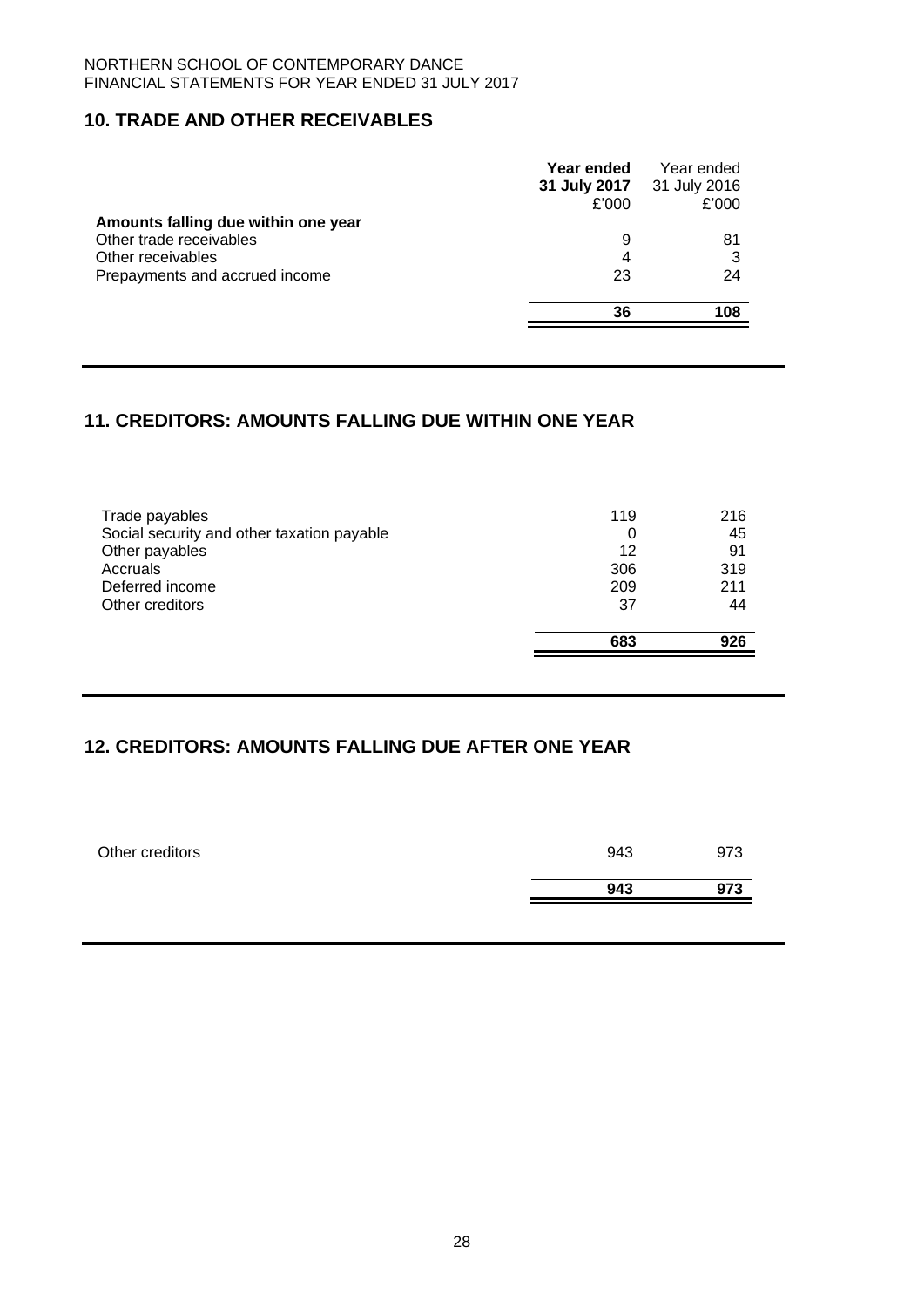## **13. ENDOWMENT RESERVES**

|                                                                          | <b>Unrestricted</b><br>2017<br>£'000 | Unrestricted<br>2016<br>£'000 |
|--------------------------------------------------------------------------|--------------------------------------|-------------------------------|
| At 1 August 2016                                                         | 10                                   | 13                            |
| New endowments<br>Expenditure for the year related to endowment balances | 2<br>(0)                             | 3<br>(6)                      |
| At 31 July 2017                                                          | 12                                   | 10                            |
| <b>Balance represented by:</b><br>Cash at bank held for endowments       | 12                                   | 10                            |
| At 31 July 2017                                                          | 12                                   | 10                            |

# **14. CASH AND CASH EQUIVALENTS**

|                          | At 1 August<br>2016<br>£'000 | Cash flows<br>£'000 | At 31 July<br>2017<br>£'000 |
|--------------------------|------------------------------|---------------------|-----------------------------|
| Cash at bank and in hand | 3.246                        | 252                 | 3,498                       |
| <b>Total</b>             | 3.246                        | 252                 | 3,498                       |

# **15. EVENTS AFTER THE REPORTING PERIOD**

There are no significant post balance sheet events.

# **16. CAPITAL AND OTHER COMMITMENTS**

|                                                   | Year Ended<br>31 July 2017<br>£'000 | Year Ended<br>31 July 2016<br>£'000 |
|---------------------------------------------------|-------------------------------------|-------------------------------------|
| Commitments contracted for at 31 July 2017        |                                     |                                     |
| Authorised but not contracted for at 31 July 2017 |                                     |                                     |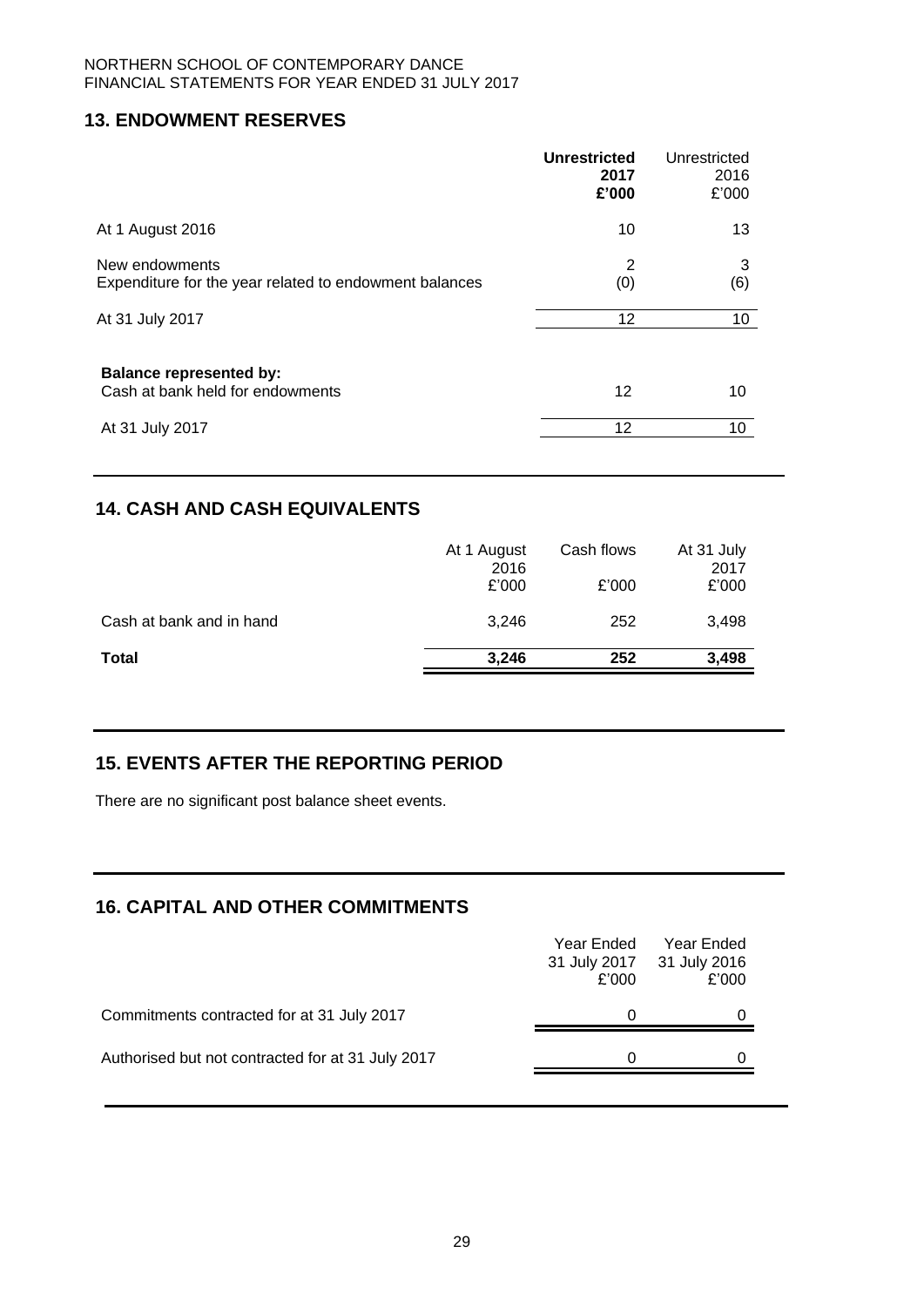# **17. LEASE OBLIGATIONS**

Total rentals payable under operating leases:

| Land and buildings                                                                                                                  | <b>Year Ended</b><br>31 July<br>2017<br>£'000 | Year Ended<br>31 July<br>2016<br>£'000 |
|-------------------------------------------------------------------------------------------------------------------------------------|-----------------------------------------------|----------------------------------------|
| Payable during the year                                                                                                             | 10                                            | 10                                     |
| Future minimum lease payments due:<br>Not later than one year<br>Later than 1 year and not later than 5 years<br>Later than 5 years | 5<br>0<br>0                                   | 10<br>5<br>0                           |
| Total lease payments due                                                                                                            | 5                                             | 15                                     |

# **18. RELATED PARTY DISCLOSURES**

Due to the nature of the School's operations and the composition of the Board of Governors (being drawn from local public and private sector organisations) it is inevitable that transactions will take place with organisations in which a member of the Corporation Governors will have an interest. All transactions involving organisations in which a member of the Corporation may have an interest are conducted at arms-length and in accordance with the School's financial regulations and normal procurement procedures.

The School is an affiliate of the Conservatoire for Dance and Drama (CDD) through which funding is received.

## **19. ACCESS FUNDS**

|                                                                      | Year<br>ended 31<br><b>July 2017</b><br>£'000 | Year<br>ended 31<br><b>July 2016</b><br>£'000 |
|----------------------------------------------------------------------|-----------------------------------------------|-----------------------------------------------|
| <b>Funding Council grants</b><br>Disbursed to students<br>Audit fees | 56<br>(56)                                    | 49<br>(49)                                    |
| Balance unspent at 31 July 2017                                      | ∩                                             | 0                                             |

Funding Council grants are available solely for students: the School acts only as paying agent. The grants and related disbursements are therefore excluded from the Income and Expenditure account.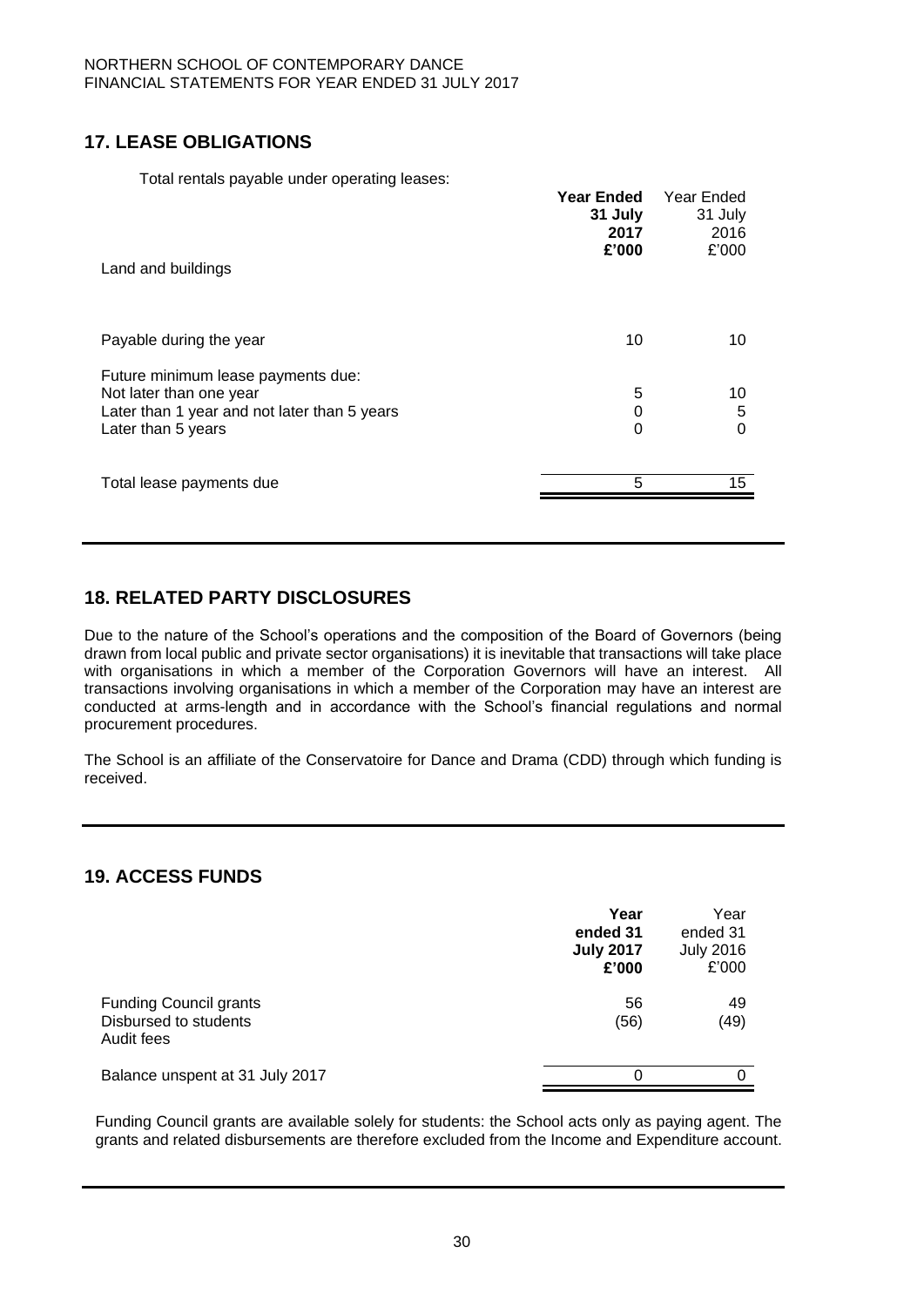# **20. PENSION SCHEMES**

The School's employees belong to two principal post-employment benefit plans: the Teachers' Pension Scheme England and Wales (TPS) for academic and related staff; and the West Yorkshire Pension Fund (WYPF) for non-teaching staff, which is managed by Aon Hewitt. Both are multiemployer defined-benefit plans.

The pension costs are assessed in accordance with the advice of independent qualified actuaries. The latest formal actuarial valuation of the TPS was 31 March 2012 and of the LGPS 31 March 2016.

| Total pension cost for the year                       | 2017<br>£000 | 2016<br>£000 |
|-------------------------------------------------------|--------------|--------------|
| Teachers' Pension Scheme: contributions paid          | 148          | 135          |
| Local Government Pension Scheme:                      | 89           | 66           |
| <b>Total Pension Cost for Year within staff costs</b> | 237          | 201          |

Contributions amounting to £Nil (2016 £17,406) were payable to the schemes at 31st July and are included within creditors.

#### **Teachers' Pension Scheme (TPS)**

The Teachers' Pension Scheme (TPS) is a statutory, contributory, defined benefit scheme, governed by the Teachers' Pensions Regulations 2010, and, from 1 April 2014, by the Teachers' Pension Scheme Regulations 2014. These regulations apply to teachers in schools and other educational establishments, including academies, in England and Wales that are maintained by local authorities. In addition, teachers in many independent and voluntary-aided schools and teachers and lecturers in some establishments of further and higher education may be eligible for membership. Membership is automatic for full-time teachers and lecturers and, from 1 January 2007, automatic too for teachers and lecturers in part-time employment following appointment or a change of contract. Teachers and lecturers are able to opt out of the TPS.

#### **The Teachers' Pension Budgeting and Valuation Account**

Although members may be employed by various bodies, their retirement and other pension benefits are set out in regulations made under the Superannuation Act 1972 and are paid by public funds provided by Parliament. The TPS is an unfunded scheme and members contribute on a 'pay as you go' basis – these contributions, along with those made by employers, are credited to the Exchequer under arrangements governed by the above Act. Retirement and other pension benefits are paid by public funds provided by Parliament.

The Teachers' Pensions Regulations 2010 require an annual account, the Teachers' Pension Budgeting and Valuation Account, to be kept of receipts and expenditure (including the cost of pension increases). From 1 April 2001, the Account has been credited with a real rate of return, which is equivalent to assuming that the balance in the Account is invested in notional investments that produce that real rate of return.

### **20. PENSION SCHEMES (continued)**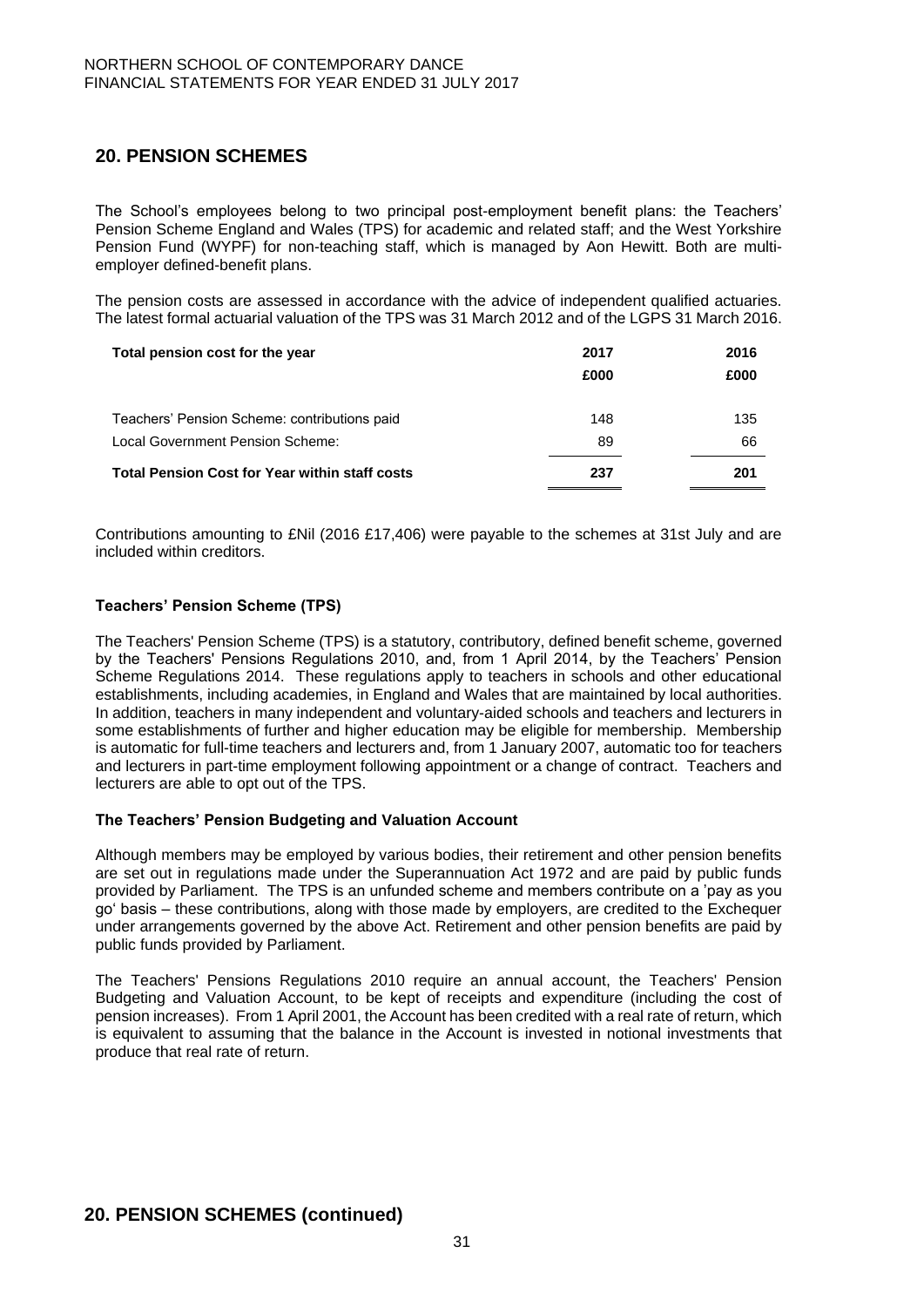### **Valuation of the Teachers' Pension Scheme**

The latest actuarial review of the TPS was carried out as at 31 March 2012 and in accordance with The Public Service Pensions (Valuations and Employer Cost Cap) Directions 2014. The valuation report was published by the Department for Education (the Department) on 9 June 2014. The key results of the valuation are:

- New employer contribution rates were set at 16.48% of pensionable pay (including administration fees of 0.08%);
- total scheme liabilities for service to the effective date of £191.5 billion, and notional assets of £176.6 billion, giving a notional past service deficit of £14.9 billion;
- an employer cost cap of 10.9% of pensionable pay.

The new employer contribution rate for the TPS was implemented in September 2015. A full copy of the valuation report and supporting documentation can be found on the Teachers' Pension Scheme website at the following location:

https://www.teacherspensions.co.uk/news/employers/2014/06/publication-of-the-valuationreport.aspx

#### **Scheme Changes**

Following the Hutton report in March 2011 and the subsequent consultations with trade unions and other representative bodies on reform of the TPS, the Department published a Proposed Final Agreement, setting out the design for a reformed TPS to be implemented from 1 April 2015.

The key provisions of the reformed scheme include: a pension based on career average earnings; an accrual rate of 1/57th; and a Normal Pension Age equal to State Pension Age, but with options to enable members to retire earlier or later than their Normal Pension Age. Importantly, pension benefits built up before 1 April 2015 will be fully protected.

In addition, the Proposed Final Agreement includes a Government commitment that those within 10 years of Normal Pension Age on 1 April 2012 will see no change to the age at which they can retire, and no decrease in the amount of pension they receive when they retire. There will also be further

transitional protection, tapered over a three and a half year period, for people who would fall up to three and a half years outside of the 10 year protection.

Regulations giving effect to a reformed Teachers' Pension Scheme came into force on 1 April 2014 and the reformed scheme commenced on 1 April 2015.

The pension costs paid to TPS in the year amounted to £97,000 (2016: £88,000)

### **FRS 102 (28)**

Under the definitions set out in FRS 102 (28.11), the TPS is a multi-employer pension plan. The College is unable to identify its share of the underlying assets and liabilities of the plan.

Accordingly, the College has taken advantage of the exemption in FRS 102 and has accounted for its contributions to the scheme as if it were a defined-contribution plan. The College has set out above the information available on the plan and the implications for the College in terms of the anticipated contribution rates.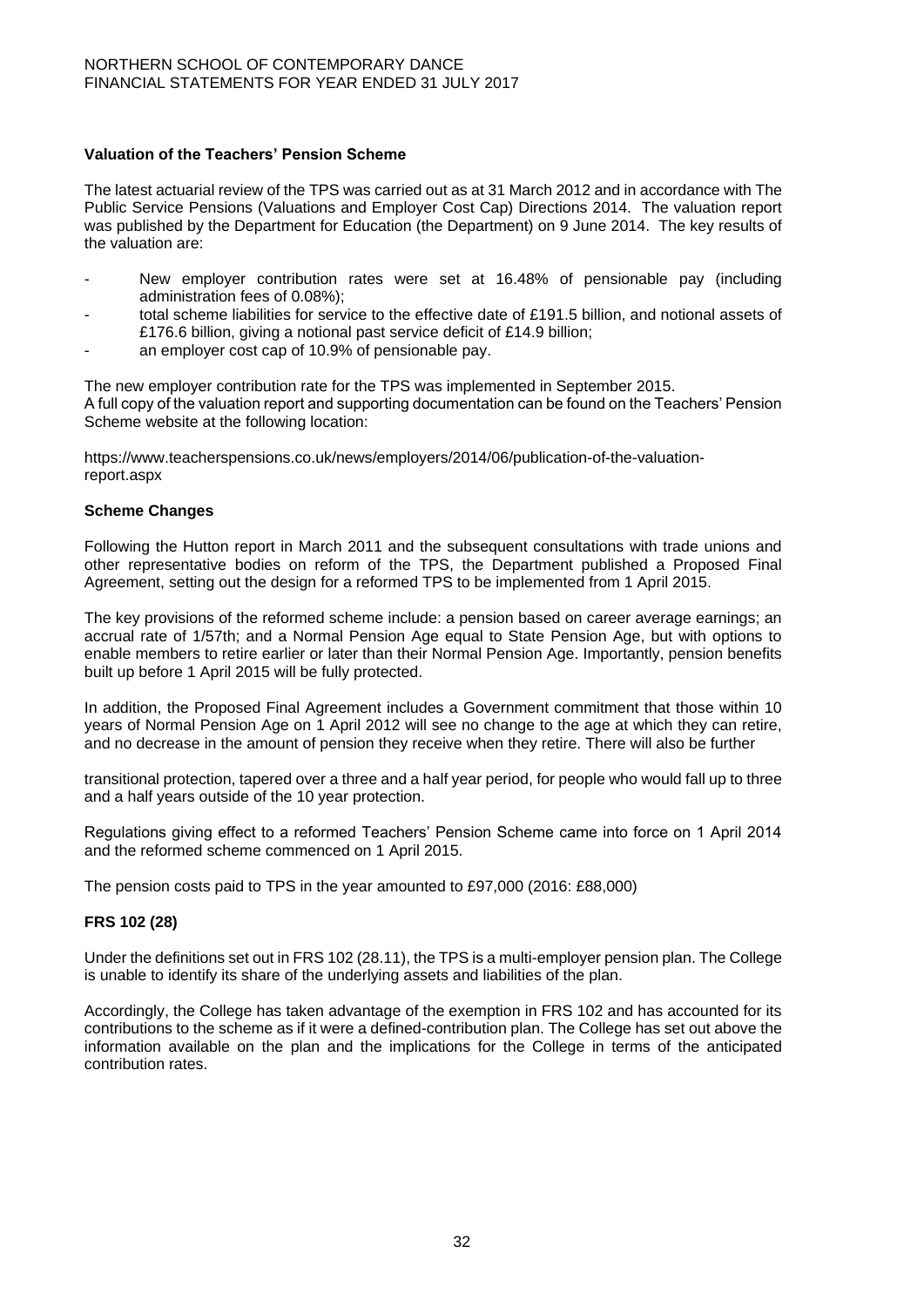### **20. PENSION SCHEMES (continued)**

### **West Yorkshire Pension Scheme (WYPS)**

The WYPF is a funded defined-benefit pension, with assets held in separate trustee administered funds. The agreed contribution rates for 2016/17 are 9.9% for employers and range from 5.5% to 9.9% for employees (based on salary bands).

The following information is based upon a full actuarial valuation of the fund at 31 March 2004 updated as at 31 July each year up to 31 July 2017 by a qualified, independent actuary.The major assumptions used by the actuary were:

|                                         | 31 July 2017 31 July 2016 |       |
|-----------------------------------------|---------------------------|-------|
| <b>RPI</b> Inflation                    | 3.10%                     | 2.90% |
| <b>CPI</b> Inflation                    | 2.00%                     | 1.80% |
| Rate of increase in salaries            | 3.25%                     | 3.30% |
| Rate of increase in pensions            | 2.00%                     | 1.80% |
| Rate of increase to deferred pensions   | 2.00%                     | 1.80% |
| Rate of revaluation of pension accounts | 2.00%                     | 1.80% |
| Discount rate for liabilities           | 2.60%                     | 2.40% |

The current mortality assumptions include sufficient allowance for future improvements in mortality rates. The assumed life expectations on retirement at 65 are:

| Retiring today                           | 31 July 2017 | 31 July 2016 |  |
|------------------------------------------|--------------|--------------|--|
| Males<br>Females                         | 22.1<br>25.2 | 22.7<br>25.6 |  |
| Retiring in 20 years<br>Males<br>Females | 23.0<br>27.0 | 24.9<br>28.0 |  |

The following amounts have been recognised in the performance statements in the year to 31 July 2017 under the requirements of FRS102:

#### **Amounts included in the Statement of Comprehensive Income Statement in respect of the plan are:**

|                                                              | 2017     | 2016  |
|--------------------------------------------------------------|----------|-------|
|                                                              | £'000    | £'000 |
| Current service cost                                         | 143      | 93    |
| Past service cost                                            | $\Omega$ |       |
| Interest on net defined benefit liability                    | 20       | 13    |
| Pension expense recognised in the Statement of Comprehensive | 163      | 106   |
| Income                                                       |          |       |

#### **Amounts recognised in Other Comprehensive Income**

|                                            | 2017  | 2016  |
|--------------------------------------------|-------|-------|
|                                            | £'000 | £'000 |
| Asset gains arising during the period      | 164   | 122   |
| Liability losses arising during the period | 131   | (492) |
| (Deficit) / surplus in the scheme          | 295   | (370) |
|                                            |       |       |

### **20. PENSION SCHEMES (continued)**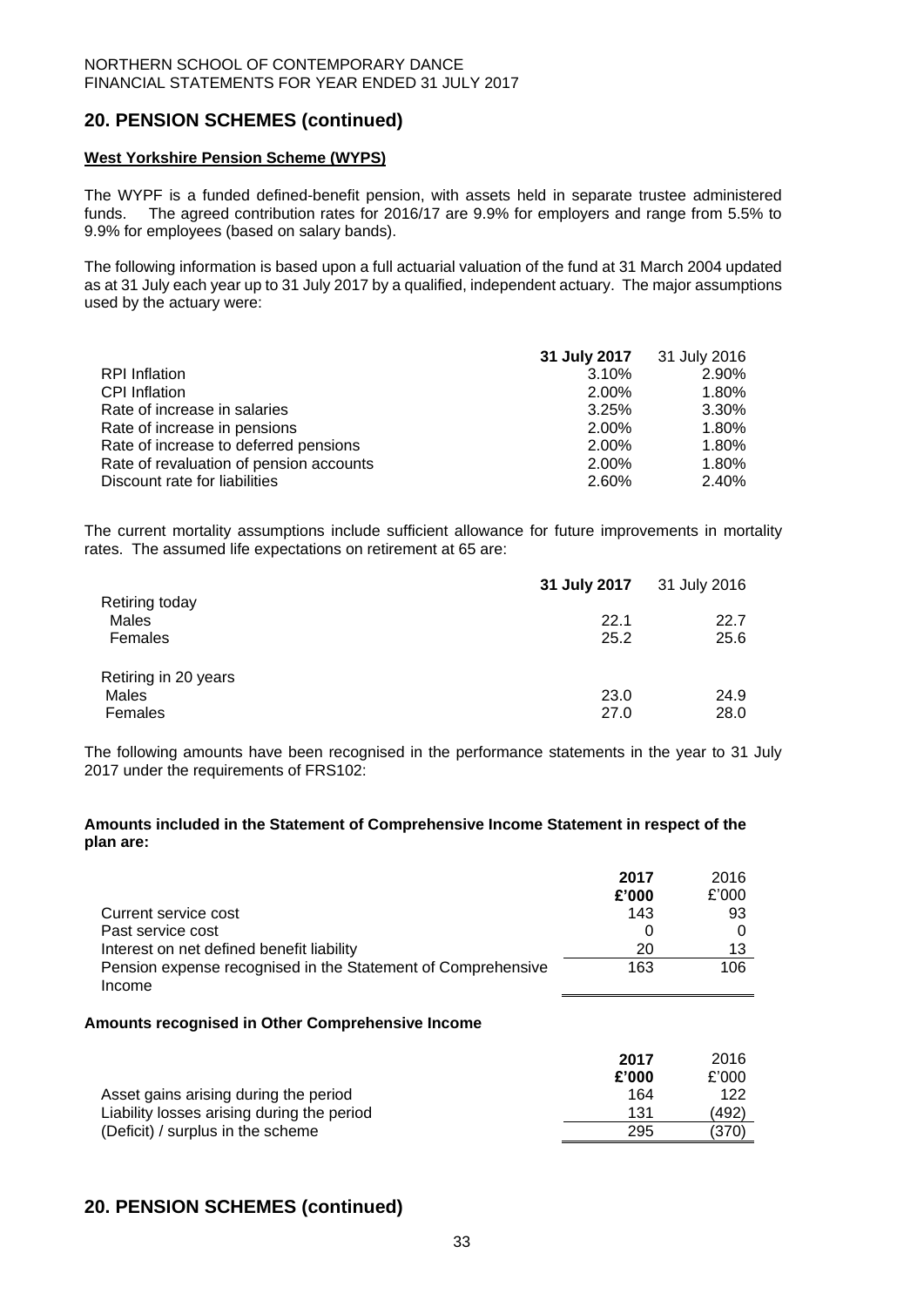## **Movement in net defined benefit liability in the year:**

|                                                                                                   | 2017    | 2016    |
|---------------------------------------------------------------------------------------------------|---------|---------|
|                                                                                                   | £'000   | £'000   |
| School's estimated asset share                                                                    | 2,070   | 1,806   |
| Present value of scheme liabilities                                                               | (2,736) | (2,647) |
| (Deficit) / surplus in the scheme                                                                 | (666)   | (841)   |
|                                                                                                   |         |         |
|                                                                                                   | 2017    | 2016    |
|                                                                                                   | £'000   | £'000   |
| Net defined benefit liability in scheme at 1 August                                               |         |         |
|                                                                                                   | (841)   | (396)   |
| Movement in year:                                                                                 |         |         |
| Current service charge                                                                            | (143)   | (93)    |
| Contributions                                                                                     | 43      | 38      |
| Exceptional pensions past service credit                                                          | 0       | 0       |
| Net interest/return on assets                                                                     | (20)    | (20)    |
| Actuarial gain or (loss)                                                                          | 295     | (370)   |
| Net defined benefit liability at 31 July                                                          | (666)   | (841)   |
| Asset and liability reconciliation<br>Changes in the present value of defined benefit obligations |         |         |
|                                                                                                   | 2017    | 2016    |
|                                                                                                   | £'000   | £'000   |
| Defined benefit obligations at the start of the period                                            | 2,647   | 1,975   |
| Service cost                                                                                      | 143     | 93      |
| Interest cost                                                                                     | 64      | 71      |
| Employee contributions                                                                            | 46      | 28      |
| Actuarial (gains)/loss                                                                            | (131)   | 499     |
| Benefits paid                                                                                     | (33)    | (19)    |
| Liabilities at end of period                                                                      | 2,736   | 2,647   |
|                                                                                                   |         |         |
| Changes in fair value of plan assets                                                              |         |         |
|                                                                                                   | 2017    | 2016    |
|                                                                                                   | £'000   | £'000   |
| Fair value of plan assets at start of period                                                      | 1,806   | 1,579   |
|                                                                                                   |         |         |

| r an value or plan assets at start or period | 00    |       |
|----------------------------------------------|-------|-------|
| Expected return on assets                    | 44    | 58    |
| Actuarial gain/(loss)                        | 164   | 122   |
| <b>Employer contributions</b>                | 43    | 38    |
| Employee contributions                       | 46    | 28    |
| Benefits paid                                | (33)  | (19)  |
| Assets at end of period                      | 2.070 | 1.806 |
|                                              |       |       |